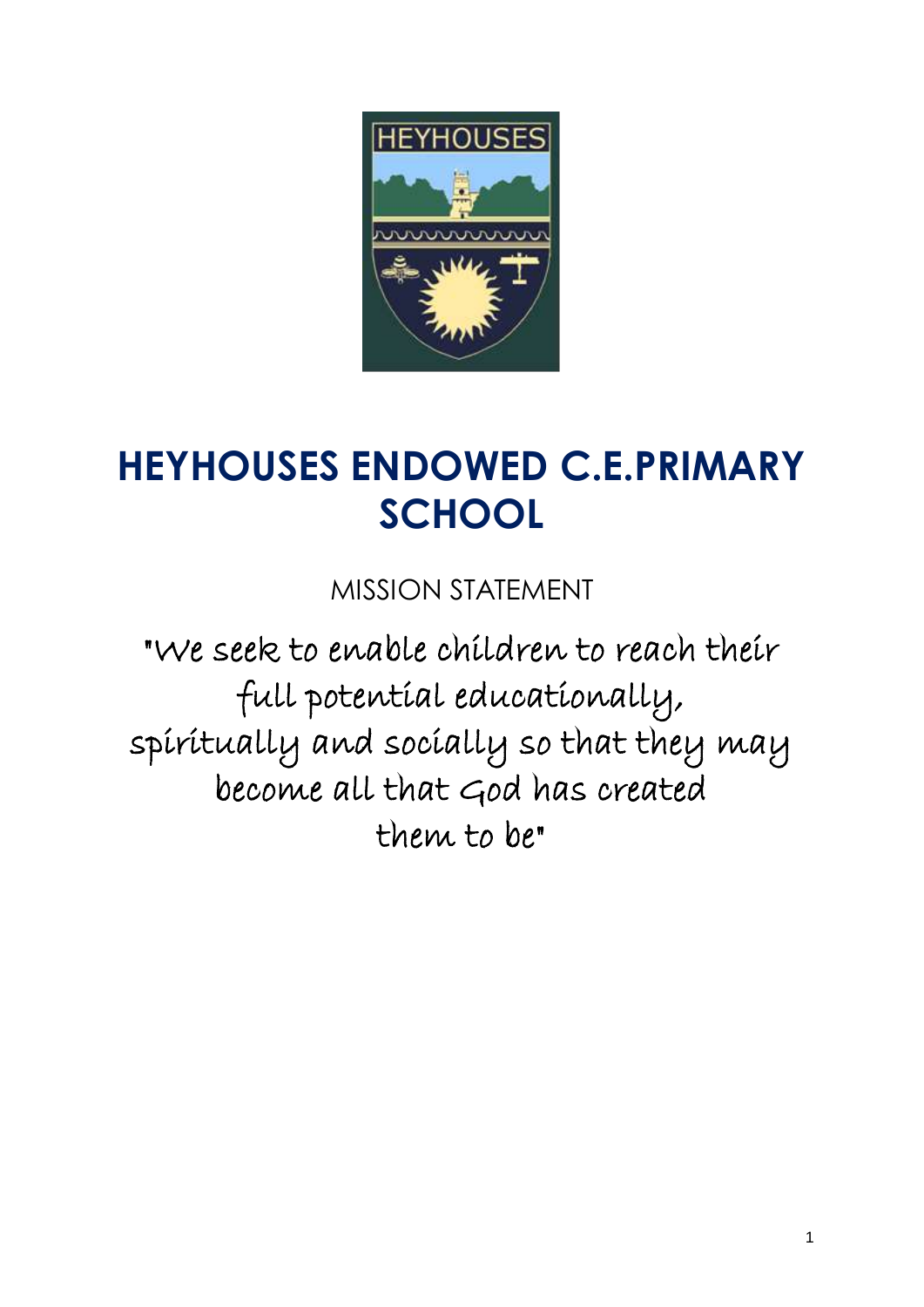#### **The Aims of our School**.

Our aim and purpose in education is based on firm beliefs and values; that Jesus is our redeemer; that each individual is unique and valued; and that although all different, we are dependent upon one another.

In our school we seek to provide for spiritual, mental, moral and physical development, growth and well being of all our children.

The Church of England ethos in our school is displayed in our acts of worship, celebrations and our times of prayer together. Our presence in Church is a regular feature of our school life and extends the strong links between school, church, parish and community.

Alongside the above our aim is:

- To develop the potential of each child to the full.
- To be aware of the differing needs of all our children.
- To be aware of their varying speeds and stages of development and to ensure that no child is disadvantaged or neglected in our school.
- To encourage our children to develop self discipline and initiative and grow in independence while at the same time being aware of the needs of others.
- To have high expectations for all our children and strive to achieve them.
- To instil attitudes of perseverance, diligence and application into our children.
- To assist children to be responsible members of the school and wider communities, mindful of their duty to use their skills and talents for the benefit of others.
- To provide an environment where everyone, children and staff feel valued, welcome and able to contribute.
- To create an environment where children can develop in a happy, supportive yet hardworking and purposeful atmosphere.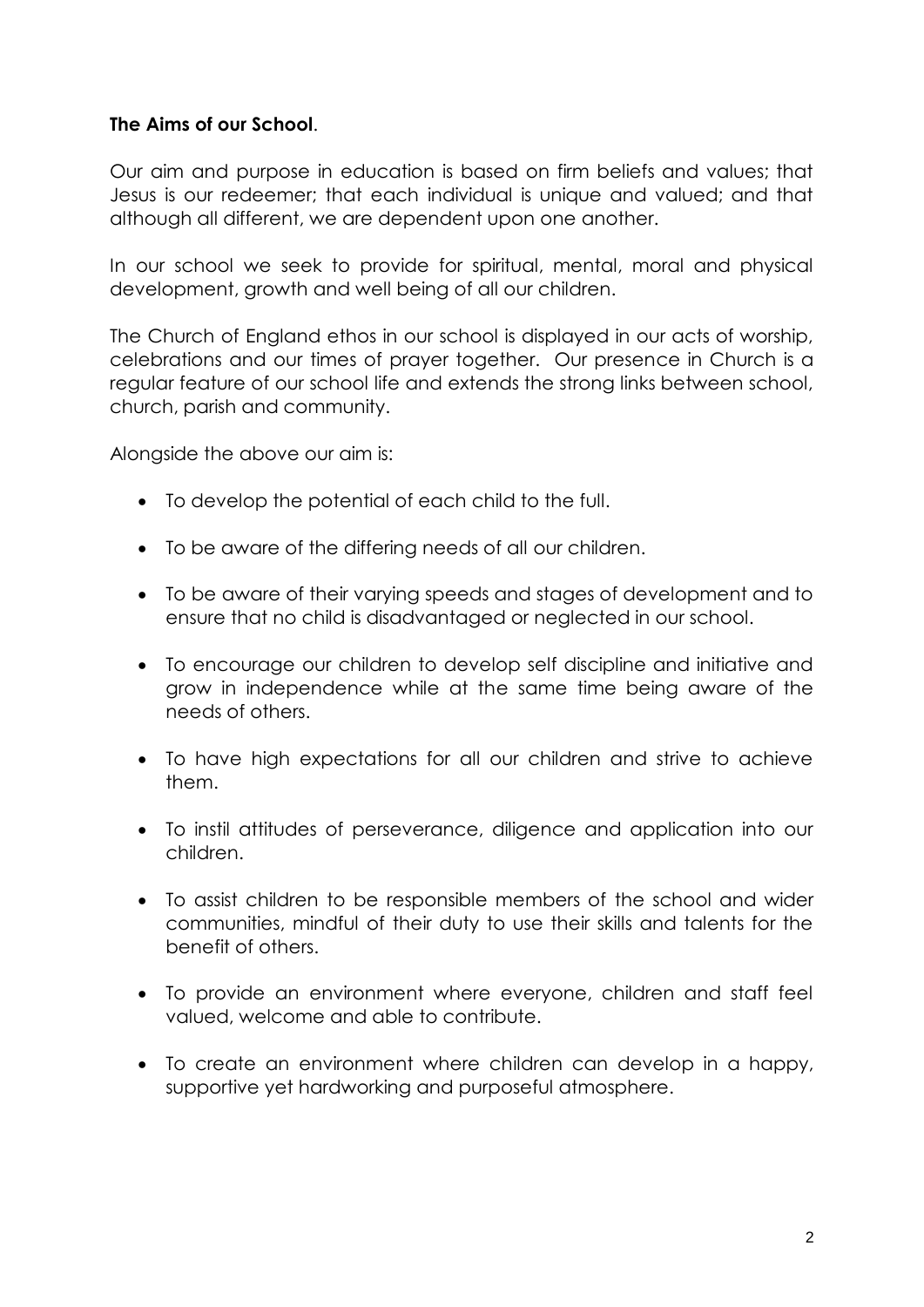**School Location and Site** 

#### **How to find us**

Our Infant Department building is on St Annes Road East directly opposite St Annes Parish Church. Travel east from St Annes Square over the railway line, on the Crescent go straight over the junction at the traffic lights. The Church is at the junction with the next set of traffic lights and you will see the infant department building in front on your left.

The junior department building is located on Clarendon Road North. Passing the infant building on your left take the first turning left.

When you are visiting our school please park with consideration for our neighbours.

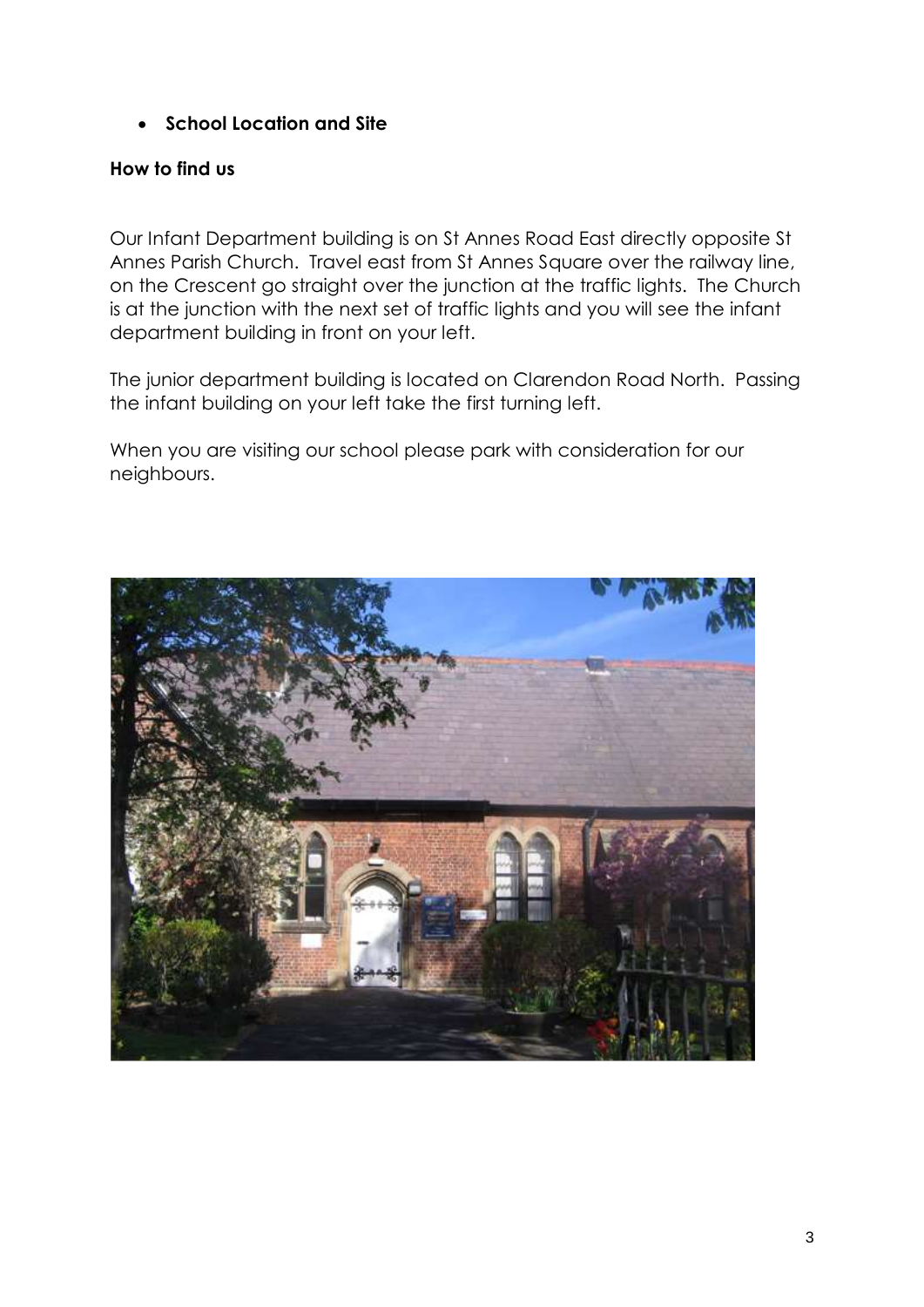#### **The Life of our School**

We are a Church of England School and this is shown in all that we try to do and achieve. The daily acts of worship, in part led by the staff, and in part by the children, provide opportunity to re-emphasise the Christian values we seek to promote. Heyhouses serves two parishes, the Parish of St Anne, St Annes-on-Sea and the Parish of St Margaret, St Annes-on-Sea. The children visit both churches for special occasions and the Choir attends special services in both parishes. The Vicar serving the Parish of St Anne, Fr. David Lyon makes frequent visits as well as leading services in Church on major festivals and anniversaries. We have a close link with the church in our local community it is a key part of Heyhouses.



Our religious education lessons follow the Diocesan guidelines. Children are invited to prepare for confirmation and we encourage the active involvement of the children's families. All these events and activities become occasions of joy in the life of our school.

As a school, we seek to put into practice our Christian values, so that our Christian ethos is something that permeates the whole life of our school. It finds expression not only in our support for local and national charities and our increasingly strong links with the community, but also in using all our talents to the full.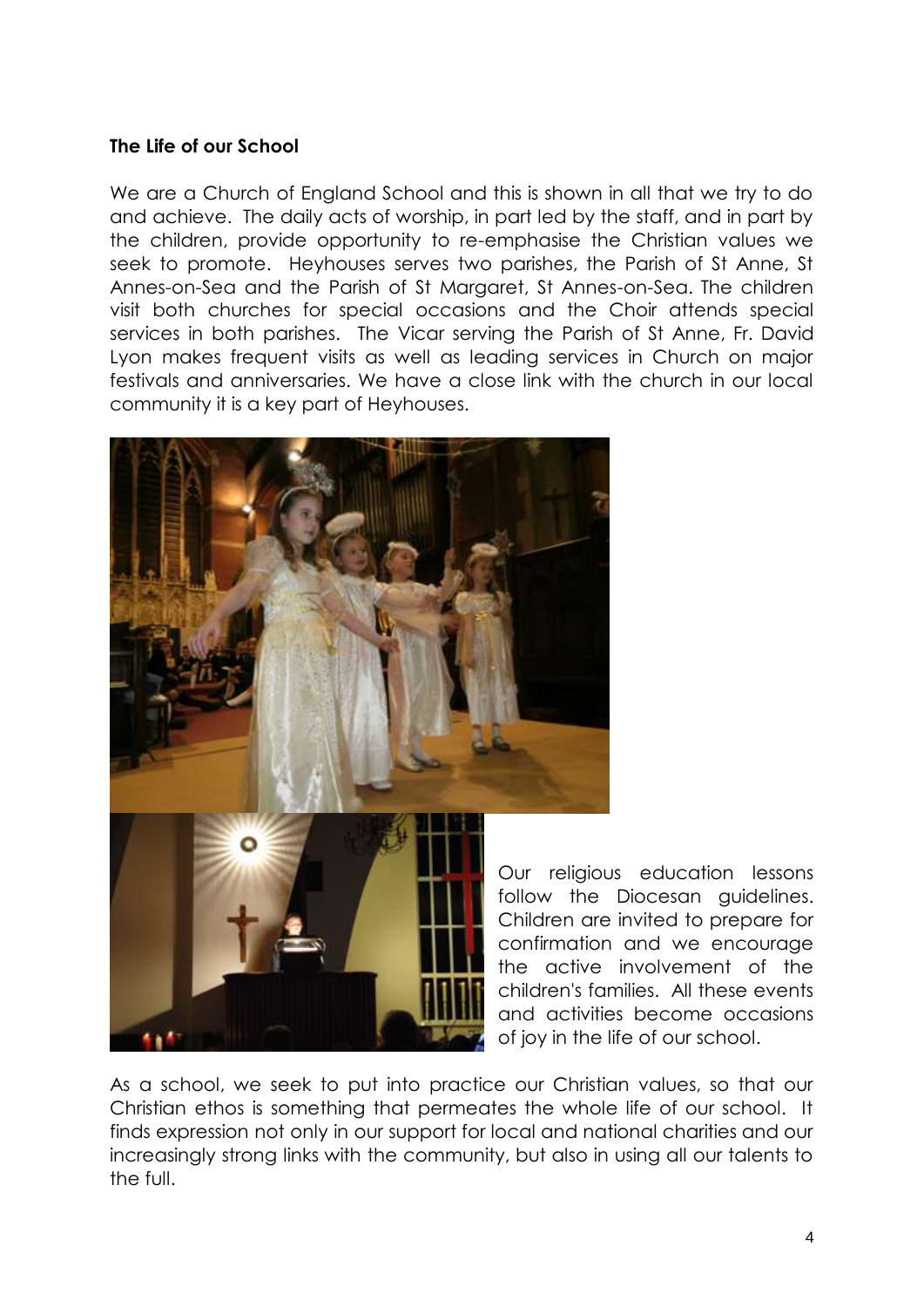Parents may withdraw their children from Collective Worship. The worship and Religious Education provided by the school is in accordance with the Church of England Foundation. This Foundation is also reflected in the curriculum and the whole life of the school community. Since the conduct of the school as a whole reflects the Church of England ethos, removal of pupils from Worship and/or Religious Education (as parents are legally entitled to do) cannot insulate pupils from the religious life of the school.

#### **Governors**

The governing body for the school is an elected body made up from parents and representatives of the church, the local authority, the diocese and Lytham Schools Trust.

The school's Governors work with the Headteacher, Deputy Headteacher and Assistant Headteachers in the administration of management responsibilities such as target and budget setting, the development and implementation of the school development plan as well as supporting staff in curriculum and policy setting. Governors are responsible for the appointment of teaching staff and for setting and implementing the school's admissions policy.

The names of the current Governing Body are displayed and available in school. The Chairman of Governors is Mr Mike Wiseman.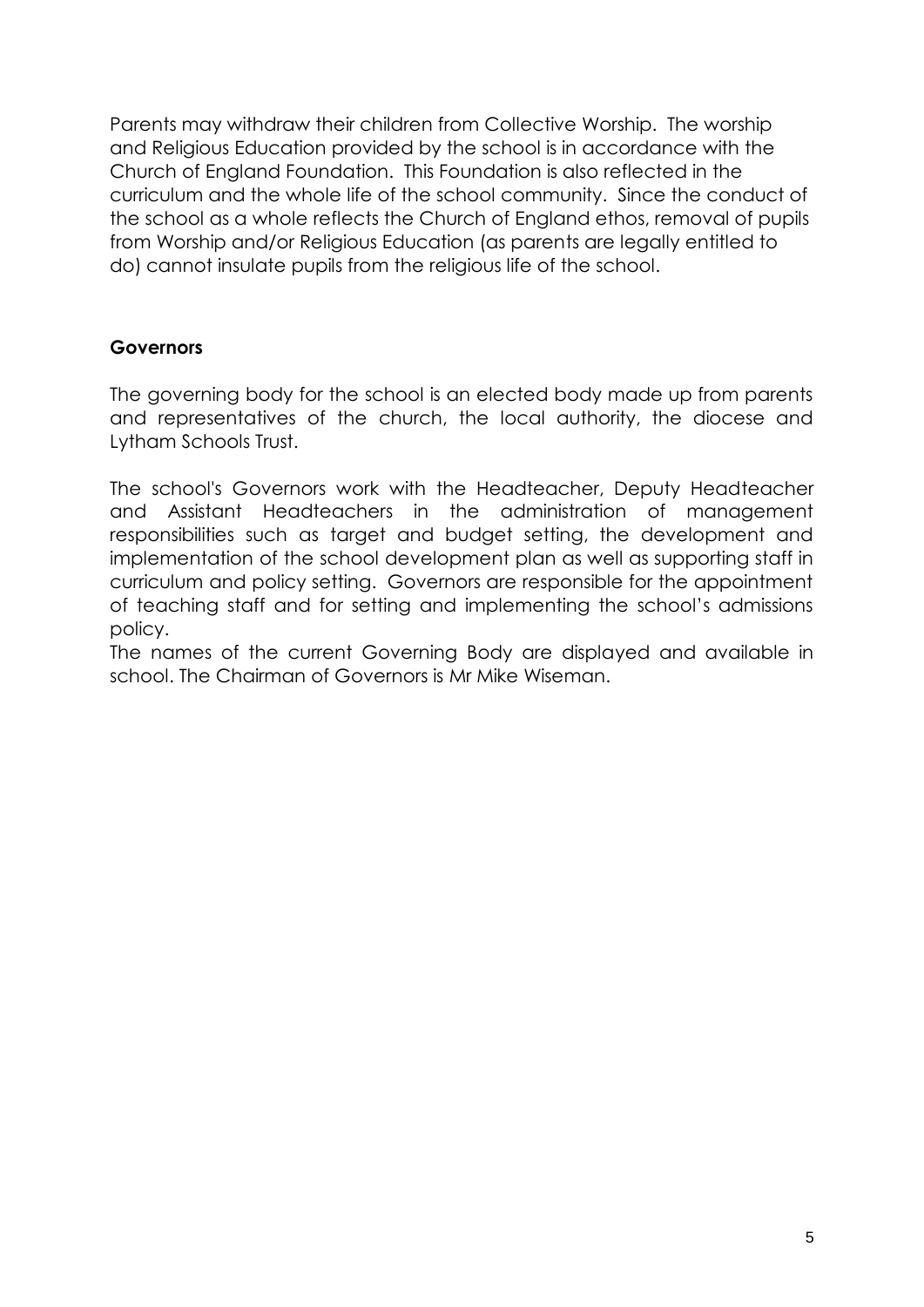#### **School Hours**

| Children should arrive at school | $8:45 - 8:55$      |           | both           |
|----------------------------------|--------------------|-----------|----------------|
| between                          | am                 |           | departments    |
| The school days begins at        | 8:55 am            |           | both           |
|                                  |                    |           | departments    |
| Morning break                    | 10:30 am           | 10:45 am  | <b>Infants</b> |
|                                  | 10:25 am           | 10:40 am  | Juniors        |
| Lunch                            | $12:15 \text{ pm}$ | $1:15$ pm | <b>Infants</b> |
|                                  | 12:20 pm           | $1:20$ pm | Juniors        |
| Afternoon break                  | $2:15$ pm          | $2:30$ pm | <b>Infants</b> |
|                                  | $2:20$ pm          | $2:30$ pm | Juniors        |
| The school day ends at           | $3:20$ pm          |           | <b>Infants</b> |
|                                  | 3:30 pm            |           | Juniors        |
|                                  | 3.25pm             |           | Reception      |

Children in all year groups are asked not to arrive at school before 8.45 a.m. The school accepts responsibility for children on the premises for 10 minutes before the school day begins and for 10 minutes after the school day ends. Parents should ensure that children are in school at 8.55 a.m. In cases of emergency in collecting a child at home time, parents are asked to telephone the school.

#### **In-Service Days**

In each school year there are several days when teachers are involved in inservice training and children are not in school. These dates are circulated well in advance.

#### **Complaints Procedure**

If parents are dissatisfied with the curricular arrangements, or any related matter, and have been unable to resolve their complaint by formal discussion with the teacher and Headteacher, they may under the terms of the Education Act 1988 take their complaint further. Details are available from the Clerk to the School Governors, c/o the school.

#### **Access to documents.**

The school makes provision for inspection of documents concerning the curricular provisions of the school. Enquiries should be made at the school office.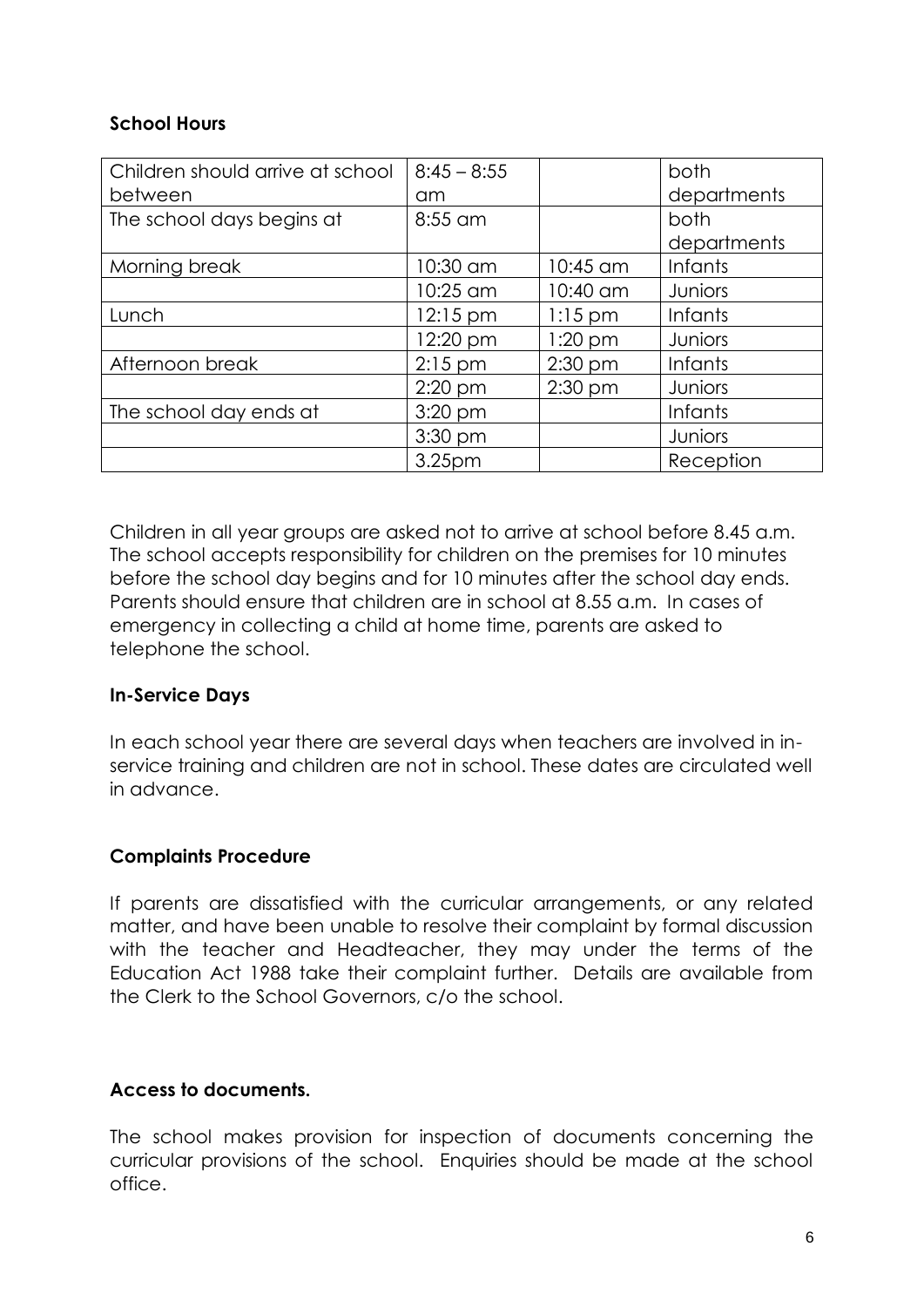#### **Useful Information.**

Chief Education Officer County Hall PRESTON PR1 8RJ Tel No. 01772 254868

Area Education Office (North) PO Box 607 White Cross Education Centre Quarry Road **Lancaster** LA1 3SH Tel No. 01524 581215

Education Welfare Service PO Box 10 Rear College House 73 Breck Road Poulton FY6 7AW Tel No. 01253 742174

Clerk to the Governors Care of School

Chairman of the Governing Body

Mr. M Wiseman c/o the School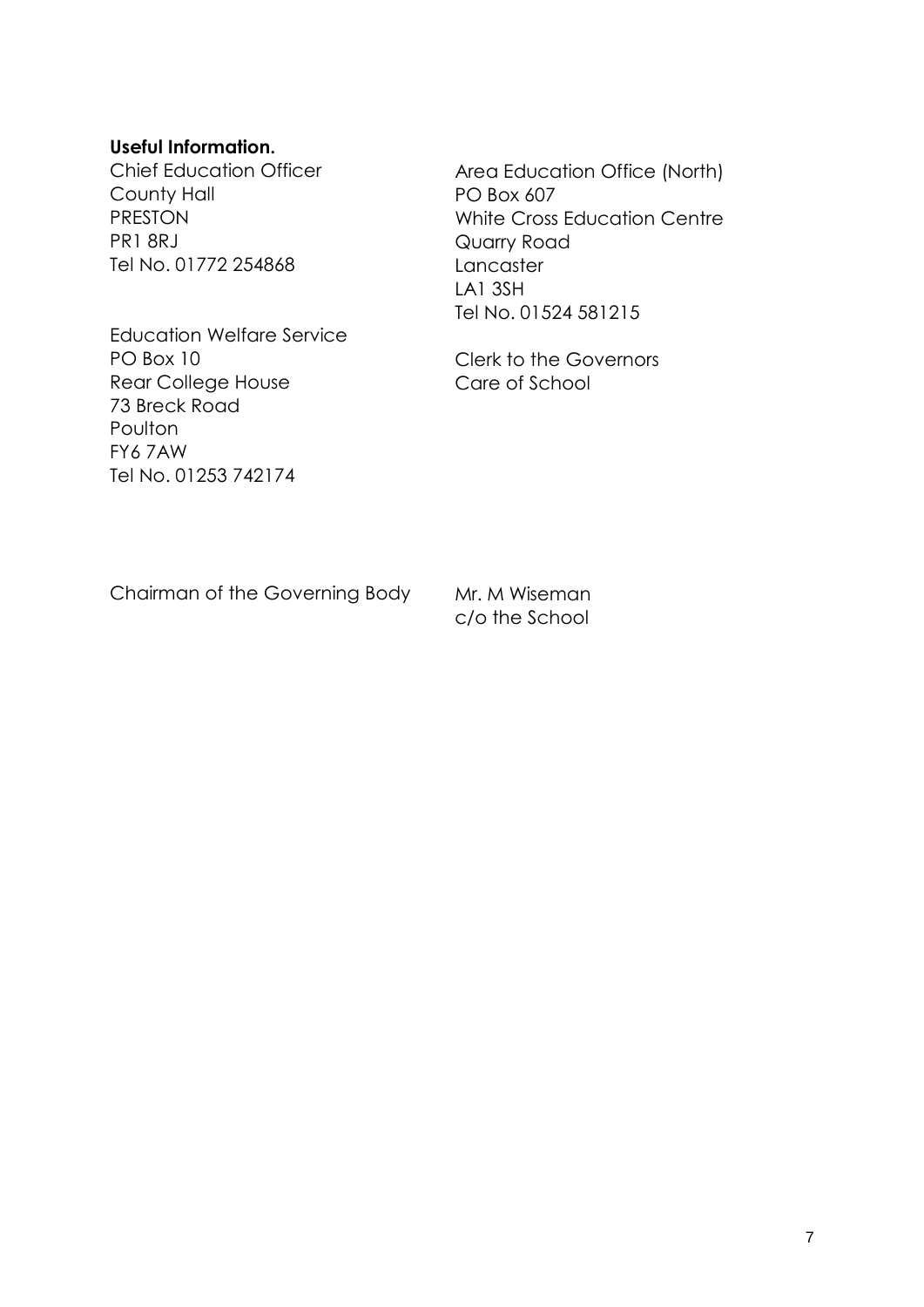# Dear Parents

We are delighted to welcome you to the PTA at Heyhouses. Everyone who has a child in the school automatically is a member and their support for the PTA is sought by a very active and persuasive group of parents who form the Committee.

We are primarily a fund raising association but our efforts take on many different forms during the course of the year. This year we are holding a Summer Fair which hopefully will be our biggest single fund raising activity. We work in partnership with the teachers to support our children in all their activities, both in and out of school, making a real contribution to their education and well being.

Please accept our warm welcome and come and support us.

Best regards

Claire Sutcliffe Chairman of the PTA



The PTA funded the stage and sand pit for the infant children and every year fund the Music Arts and Drama Festival.

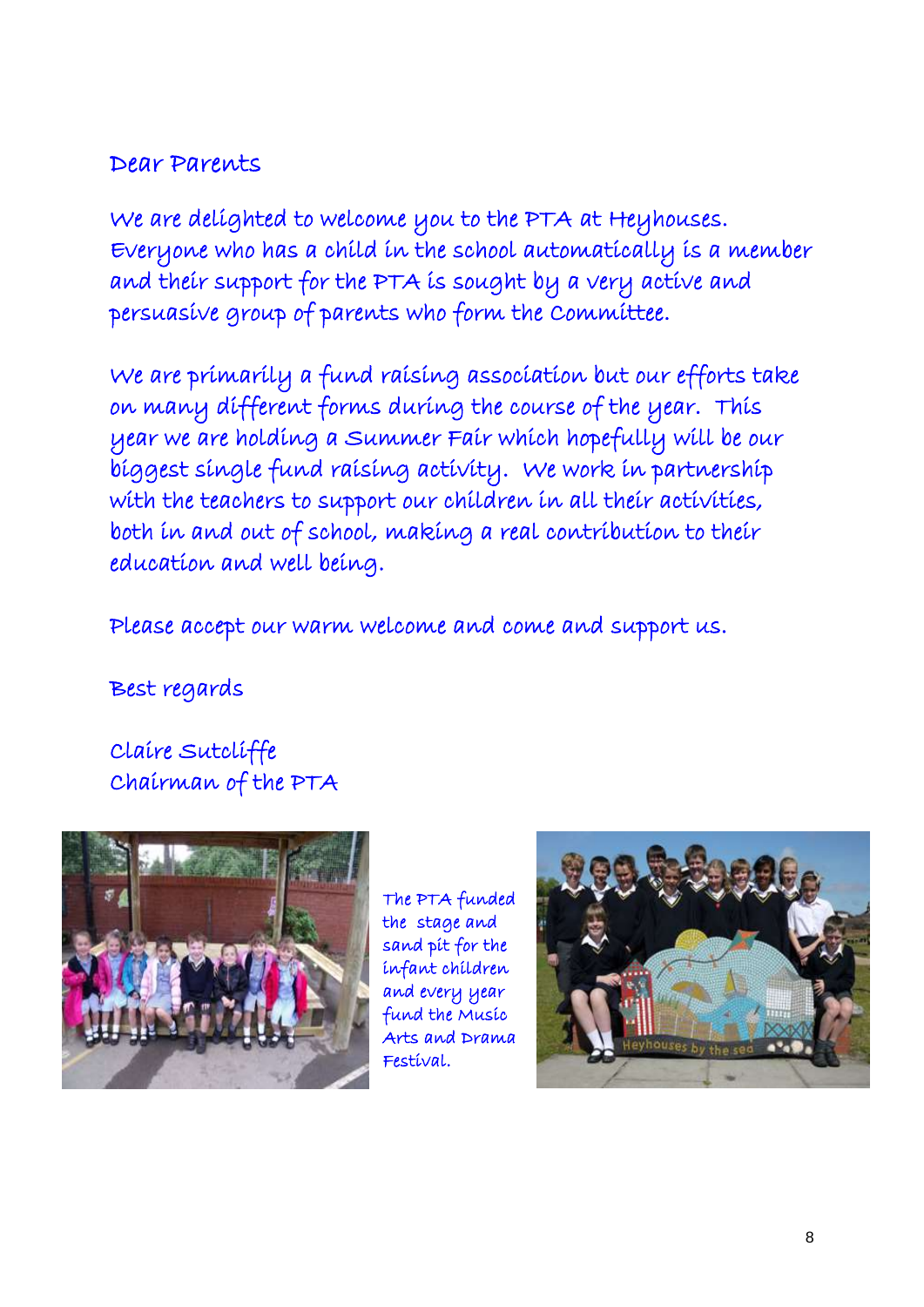#### **PARENTS IN SCHOOL**

The school receives a lot of help from parents in various aspects of school life. Parents come in to assist regularly in listening to children read, helping with the sports activities, working in the school library, assisting with cycling proficiency or helping on school educational visits. In many ways parents are supporting and positively re-inforcing the education of children at Heyhouses.

Often parents and friends are invited into school to support class assignments. In this way the skills and expertise of the wider community can be brought into the classroom. If you have an hour (or more) to offer on a regular basis, or a specific skill or hobby, please contact school and you will be well received. All helpers have to undergo a CRB clearance before coming into School.



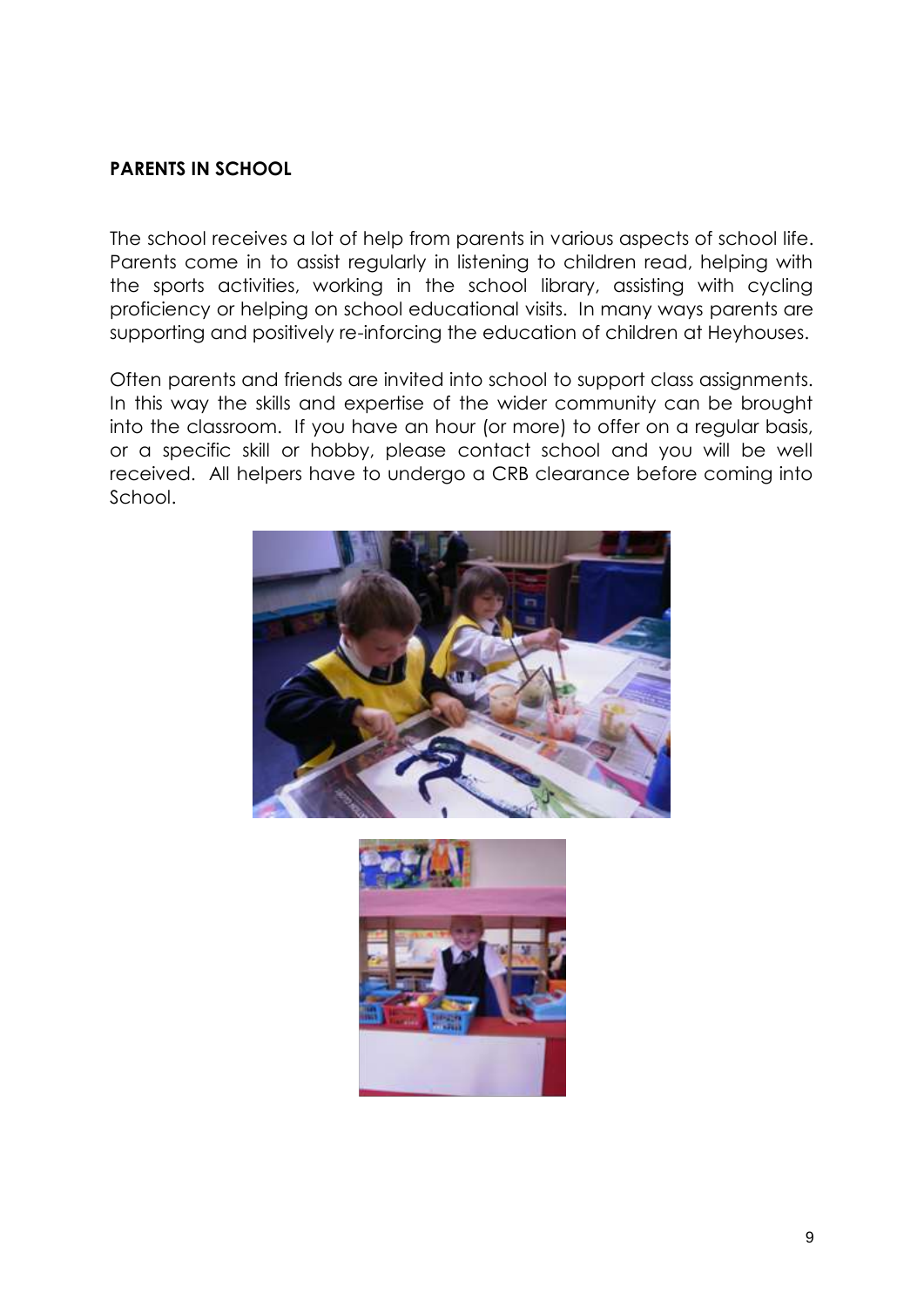#### **HEALTH AND WELFARE**

At Heyhouses the staff endeavour to create a secure and happy environment for all children. The 'Health and Welfare' information set out in the following paragraphs is based on showing genuine Christian care and concern for individuals and is one of the main aims of the school applied to children and adults alike.



#### **School Meals**

# **Universal Free School Meals for Infant children**

We operate universal free school meals for all infant children.

All pupils may stay at school at lunch time. If you would like to have them home please do. Children who stay can either have a packed lunch or a school

dinner.

Children staying for school dinners in the junior year groups should bring the appropriate amount (currently £11.00 per week) each Friday in an envelope marked with their name and give it to the class teacher. Payment for a halfterm in advance by cheque is also acceptable. Credits will be carried forward. Cheques are payable to 'Lancashire County Council'. Please try to help the smooth running of the school by sending any money being collected on the day requested as time and staff are made available on these days for that purpose.

If you think your child may be entitled to free school meals you can apply by asking the school secretary for a form.

Children whose behaviour in the playground or dining hall at lunchtime is of an unacceptable nature may, following consultation with parents, be excluded from school during the lunch hour. Parents will be asked to provide alternative arrangements.

Milk is available for morning break in the Infants through the firm Cool Milk. Details are provided in the Reception pack.

Children may bring one item to eat at mid morning break (biscuit or fruit). Sweets, nuts and chewing gum are not allowed.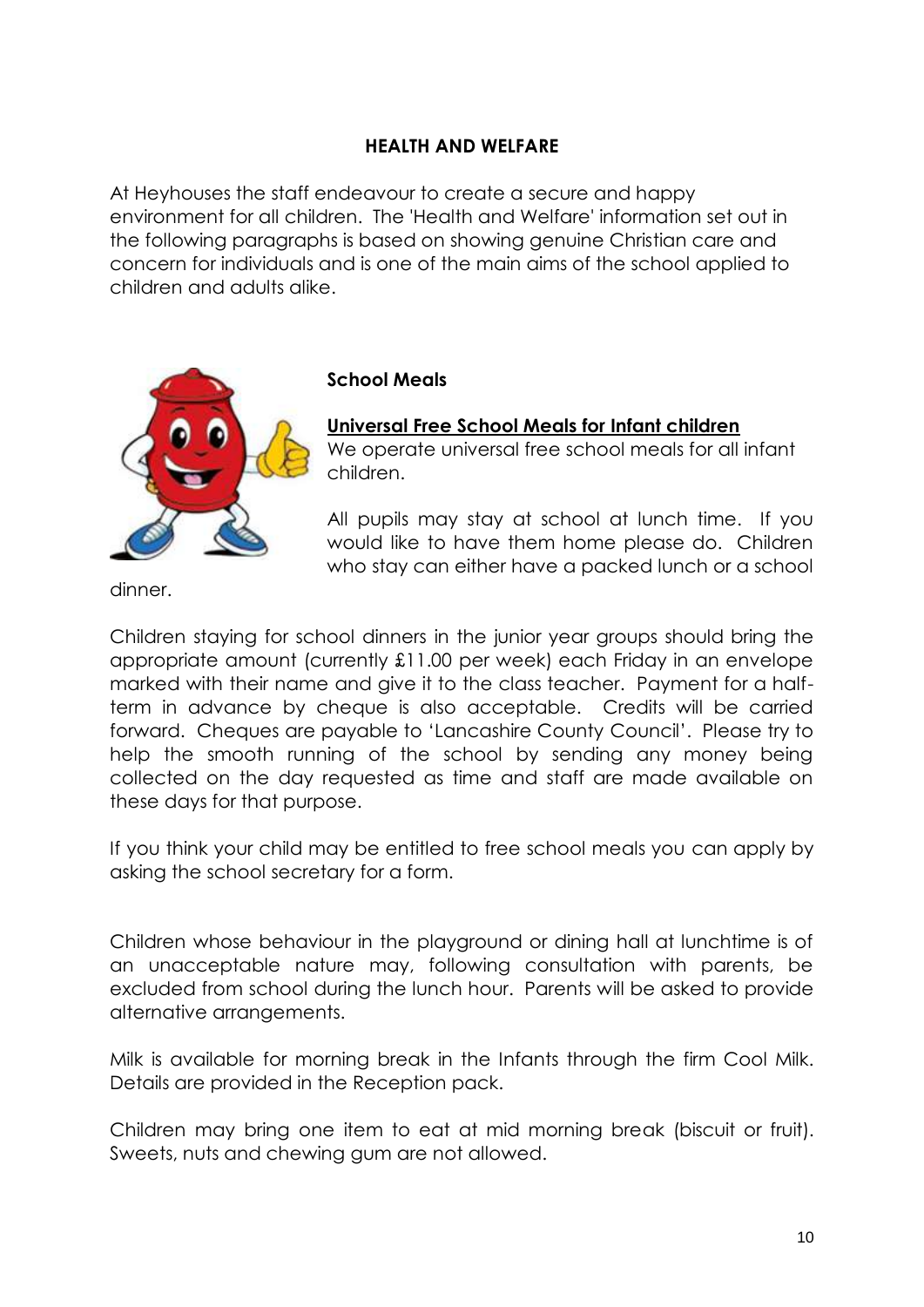#### **IMPORTANT INFORMATION**

#### **Contacting Parents**

If your child is unwell or injured during the day it is important that the school is able to contact a parent as quickly as possible. On admission to school you will be asked to provide emergency contact telephone numbers. It is obviously important that the school is kept aware of any changes of home address, work place or emergency contact on a regular basis.

#### **Medicine**

Parents are responsible for the administration of medicine to their children and should arrange to give their child a dose of medicine at lunchtime, if required. We prefer not to give medicine but if it has been prescribed by a doctor and is unavoidable, it should be clearly marked with the doctor's name, the child's name and the time and amount of the dose. All parents will be asked to complete a form before any medicines are given in school.

The school has a medical register where we note any serious conditions, complaints or allergies that a child may have. On a regular basis we ask for this information to be updated and reviewed. Please keep us informed. A number of asthmatic children bring inhalers to school and keep them in the classroom for ease of access and emergency use.

#### **Road Safety**

Please make use of the road crossing patrols and if your child comes to school on their own remind them to cross only at these points.

When delivering or collecting children please respect the zig zag lines outside the school gate at all times. Not even a momentary stop in this area is acceptable. The safety of our children must come before parental convenience. Parents should not bring their cars into the school grounds without permission of the Headteacher. Please respect the feelings of our neighbours and do not obstruct access to their driveways.

#### **Site Safety**

On arrival at school children should wait in the playground until the main school doors are opened. Once inside the school boundaries children must not leave unless accompanied by a parent or with the knowledge of the teacher. Access for Infant children is through one of the two doors from the playground. Access to the school for Junior children is through the doors at the lower and upper junior sections of the school. Junior children must not walk through the car park to gain access or leave the school grounds, they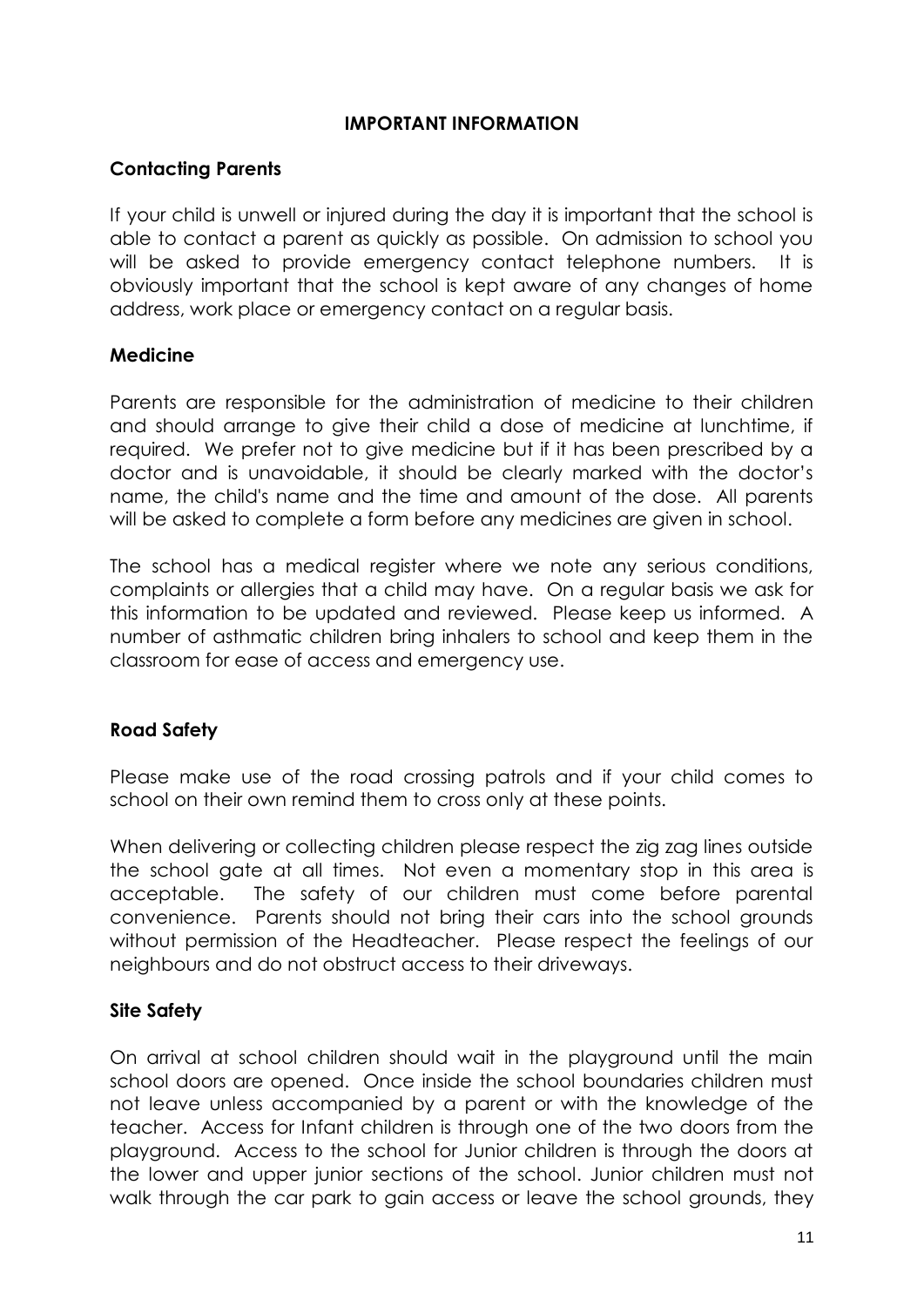must always use the footpaths. Similarly at home time parents are requested not to cut across the car park as this sets a poor example and encourages children to do the same, with obvious safety implications.

Security systems are in place on main doors in both Infant and Junior Departments. Parents are requested to remain outside at the close of school, until after the bell to avoid congestion. Teachers will then be available.

We do not like to have dogs or bicycles in the school grounds at any time. This also applies to all school activities such as Sports Day and Fairs.

#### **Points of Safety for Children**

School rules are few but are discussed with the children at regular intervals and they are reminded of how important they are for everyone's well being. The most important ones are:

- All children are expected to respect their teacher and their fellow pupils.
- Respect and look after school's, other people's and your own property and play your part in keeping the school clean and tidy.
- Always walk on the left of corridors and never run inside the building and when moving about the site during lesson time.
- Do not climb on walls, fences, gates, roofs, trees etc.
- Stay inside the school grounds at all times during school hours. Under no circumstances are children to leave the school site without permission.
- If you are expecting your parents to collect you and they do not arrive go straight back into school and inform a teacher.
- Leave your money, jewellery and toys at home.
- Tell a teacher if you see any unknown adult in school not wearing a visitor's badge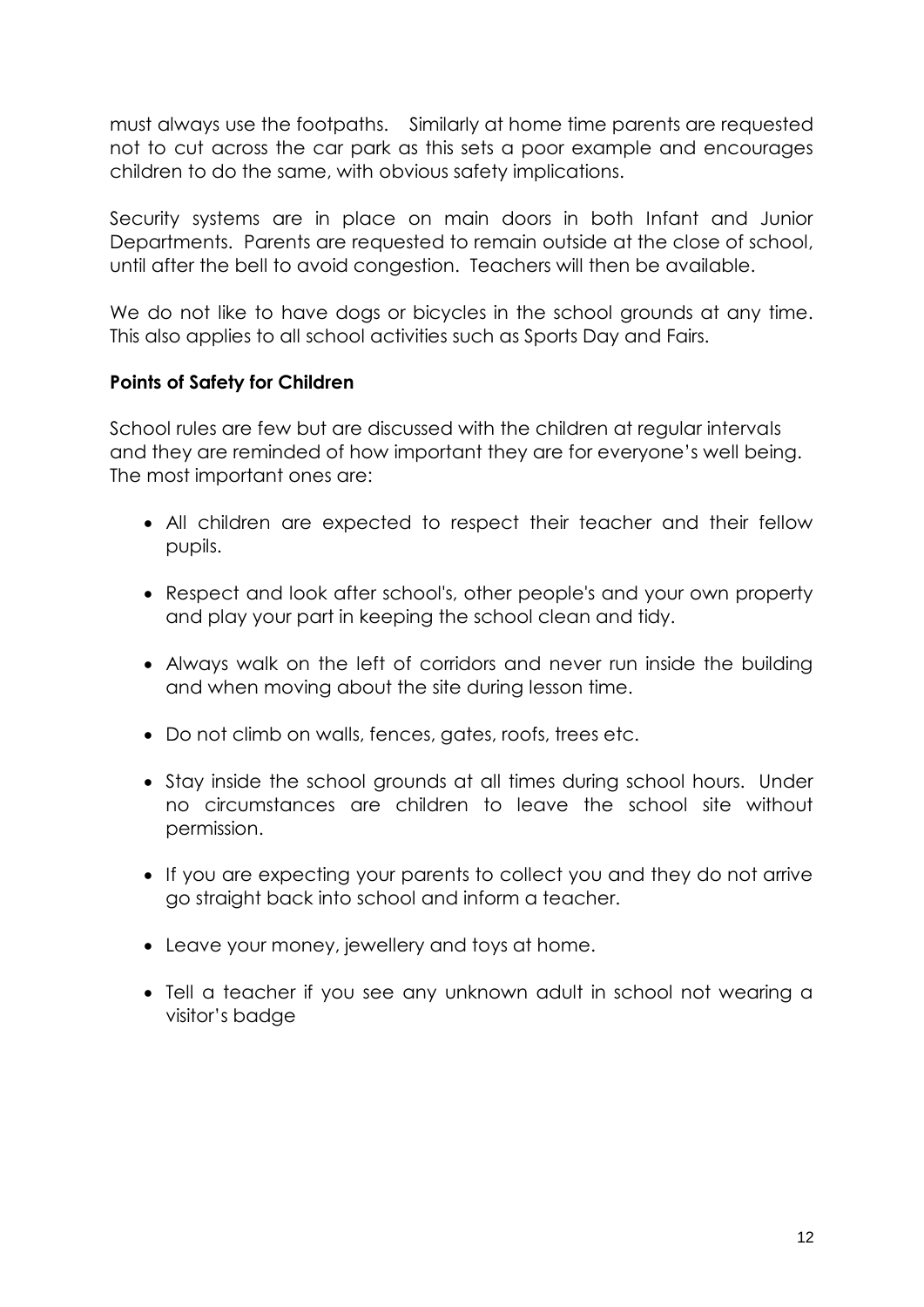#### **Our Code of Behaviour**

Expectations of behaviour are built into the supportive Christian ethos of our school, where everyone is treated with respect and consideration in a happy, secure environment. Praise, encouragement and rewards are our main and preferred tools in dealing with all aspects of school life, including behaviour and discipline. Self discipline is our ultimate goal. If there are problems we will initially deal with them in school, but where there are continuing behaviour problems, parents will be asked to come and discuss the situation and together a decision will be made about the best course of action for the child.

Bullying will not be tolerated. It will always be taken seriously and dealt with as the situation demands. The school has an anti-bullying policy.

Children whose general behaviour in the classroom or playground is of an unacceptable nature may, following consultation with parents, be excluded from the school for a period of time. In severe cases, exclusion may be immediate. Parents will always be informed.

#### **Policy on Care and Control of Pupils**

If staff become aware of, or have a need to become involved in, situations where a child may be at risk of hurting themselves or others, or if the behaviour of a child seriously disrupts good order in the school or causes damage to property, staff may need to take steps to intervene. In such circumstances staff will follow the school's policy for dealing with such situations. Any parent wishing to view this policy may do so on request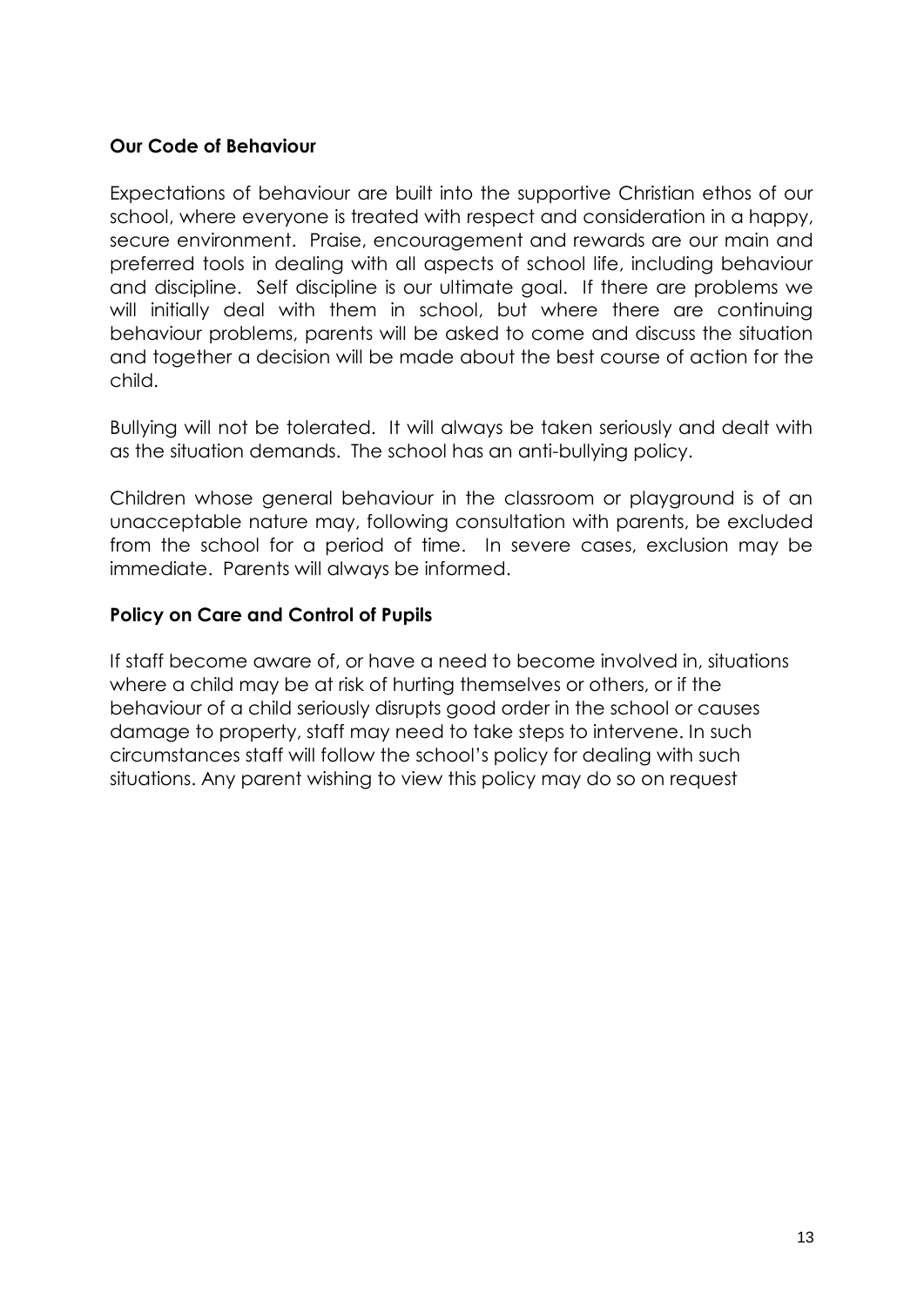#### **THE SCHOOL CURRICULUM**

The National Curriculum consists of the following subjects which all children must study at school.

English Music Physical Education Mathematics History Geography Science **Art** Design Technology **Computing** Modern Foreign Languages Personal, Social and Health Education

These subjects are called "Foundation" subjects.

English, Mathematics and Science, which help children in studying all other subjects, are also known as the "core" subjects.

Religious Education - schools must offer this and provide daily collective worship. This aspect of our school life is of central importance to us.

The teaching of the Foundation subjects will be guided by the Programme of study defined by the National Curriculum. The National Curriculum is seen as setting certain minimum targets which we aim to exceed. Consequently, while working within the framework, children are encouraged to have meaningful and worthwhile experiences, whether or not it is specified by the national guidelines. Some subjects are taught individually, others alongside each other within projects, depending on the age of the children and the nature of the subject. Sometimes during the week a teacher who is a specialist in one subject may take over the class.



Henry VIII visits Heyhouses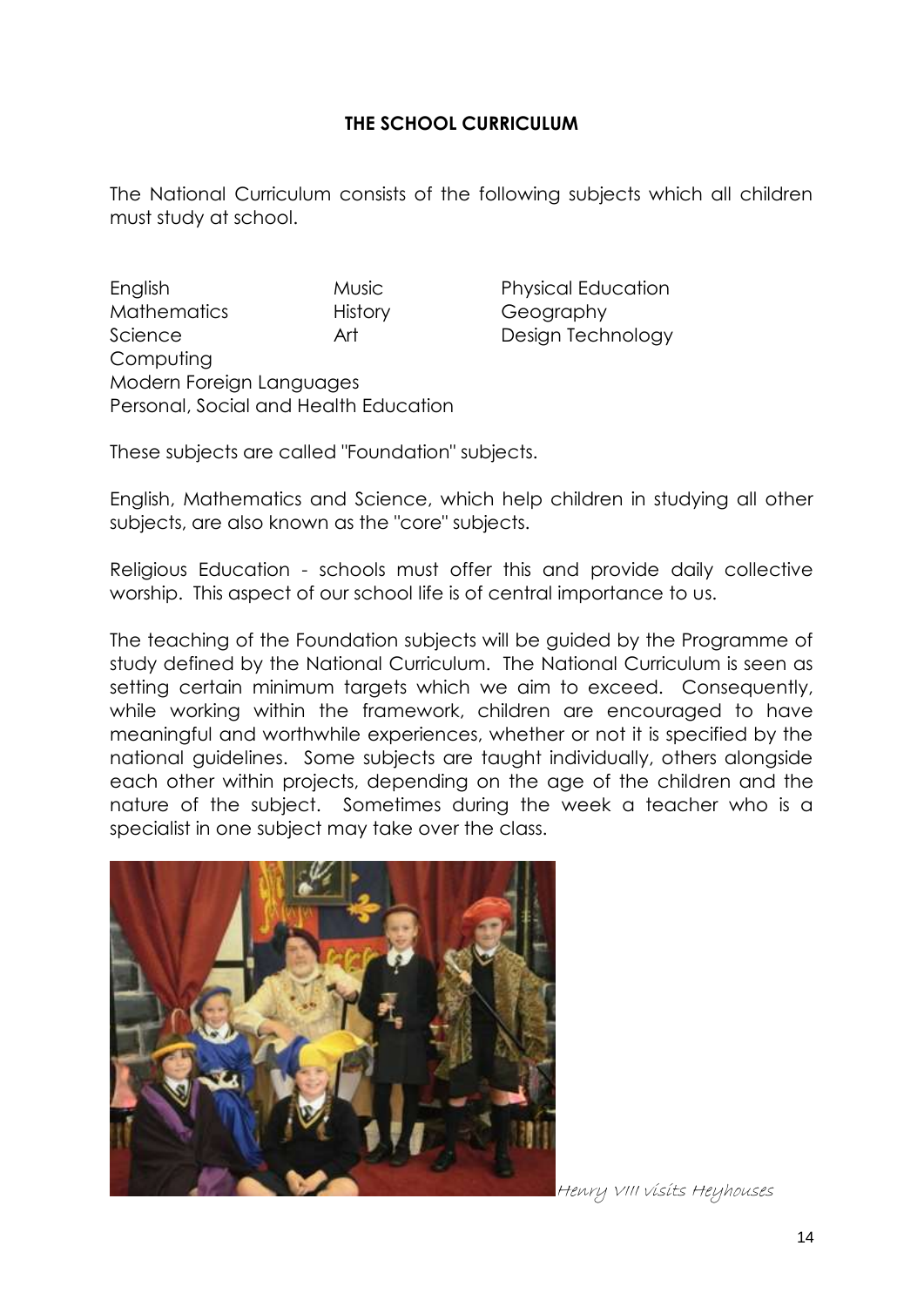Specialist teachers are employed for Dance, Drama, ICT, Modern Foreign Languages, Music and various aspects of school Sport.



Reception children acting out the Nativity

#### **The Curriculum Areas**

The importance of language, both written and spoken, cannot be over stressed as it comprises basic skills that influence performance in many other subject areas. The main areas of speaking and listening, reading, writing, spelling, and handwriting are taught through a structured and relevant approach. Great emphasis is placed on reading and the love of books, through the use of our expanding school and classroom libraries. The teaching of English follows the National Literacy Strategy and ensures that the different abilities of the children are recognised and developed.

Our work in mathematics centres round number, algebra, measures, shape and space and handling data. Children are expected to learn their tables and to have a quick recall of number bonds and other mental work.

In science our children are taught to develop the scientific skills of observing, communicating, measuring, recording, classifying, predicting, controlling variables and investigating. Science is taught in a lively and practical way and made relevant to the children's lives, wherever possible.

In design technology children are encouraged to take part in a wide range of activities in the area of design, construction and problem solving, using a variety of materials, including paper, card, wood, fabric, textiles and food. Word processing, data bases and controlled technology all feature strongly in the work undertaken in information technology.

Units of study undertaken in historical work include Invaders and Settlers, Ancient Egypt, Ancient Greece and Tudor times and Britain since 1930.

Geography involves children in a wide range of areas covering local and world issues. The locality, Britain, Europe and distant parts of the world are studied in varying degrees of depth.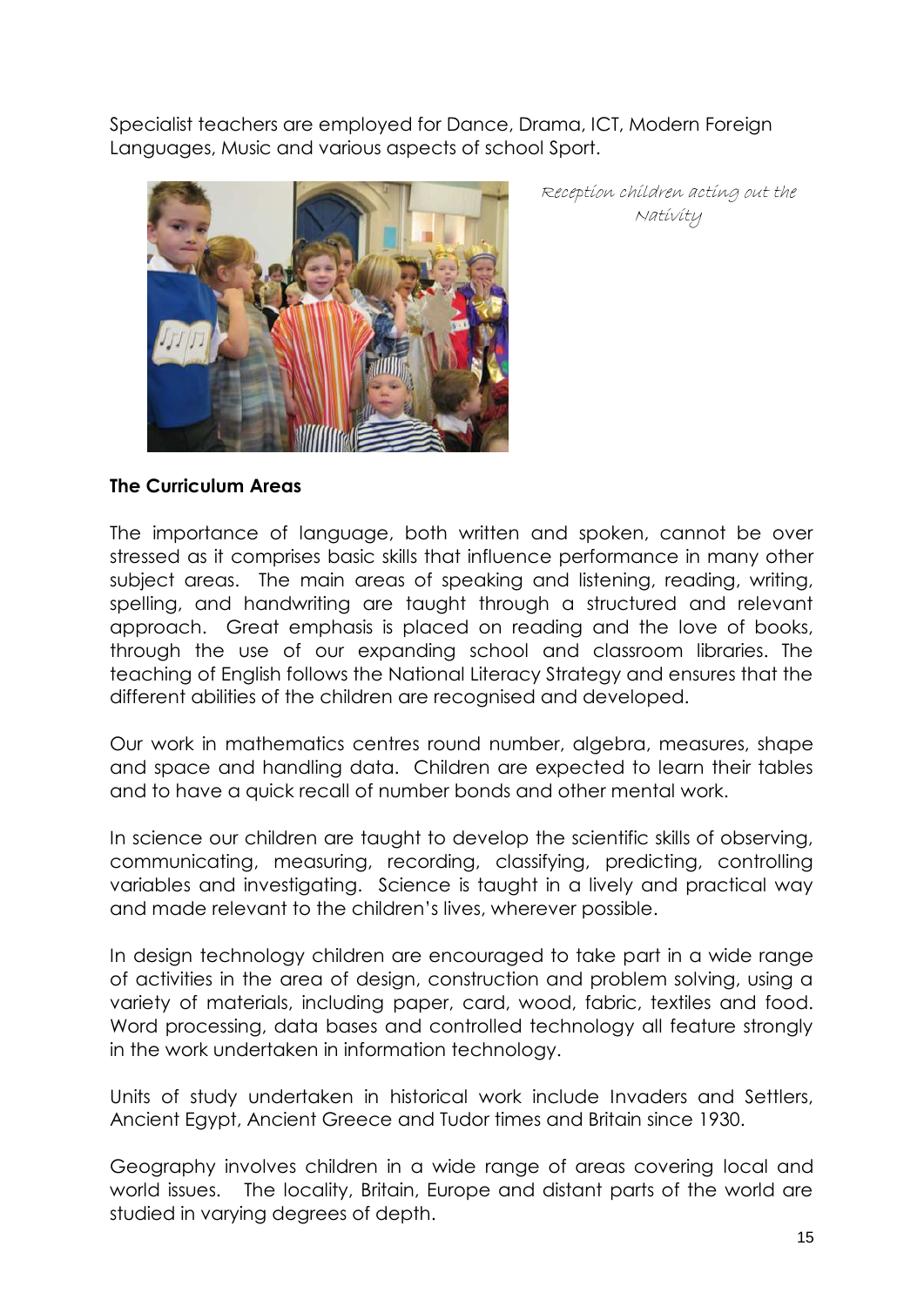Where there are natural and obvious links between subject areas such as Mathematics and Science, and Geography with History, the opportunity is taken to use these links to make the learning more meaningful and relevant.

In Art children are introduced to our artistic heritage and given an insight into the history of Art. Children are given the opportunity to explore and experiment with a variety of media and materials, including paint, paper, fabrics and clay.

Music has always been a central pillar of the life of our school and continues to be so, through class lessons, small groups and performances. Music is currently provided by two specialist teachers. The school choir is very active, meeting after school and performing regularly.



Physical Education is an integral part of the timetable. Gymnastics, games, dance, music and movement, athletics, outdoor pursuits and swimming all play an important part. A positive attitude to sport is encouraged through football, cricket, rounders, athletics, netball and swimming. The voluntary involvement of children in after school activities is not surprising and is most encouraging. It is through sport that children can travel to other schools and in turn act as hosts for a return visit. These shared activities with other primary schools provide opportunities to socialise and we participate fully in all local leagues and inter school events. Extra curricular activities currently taking place, according to season, are football, netball, table tennis, athletics, chess and cricket.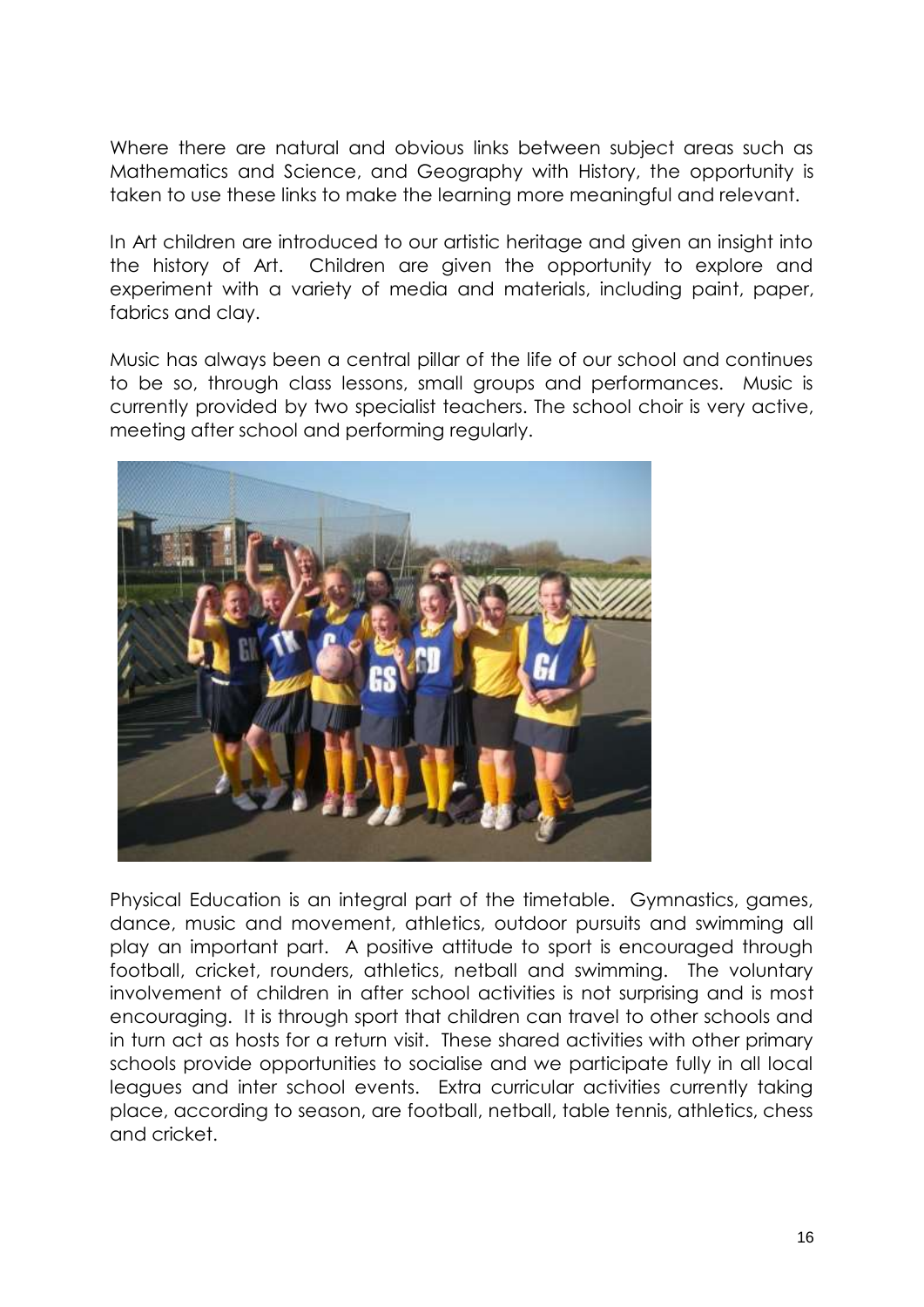Our school is concerned with the development of the whole person and has an important role in guiding the development of personal relationships and growing sexual awareness among our children. Sex education is seen as part of the broader cross curricular theme of Health Education and is presented in a way appropriate to the needs of the child. Copies of our Sex and Relationships policy which was devised following consultation with parents are available for inspection.



#### **Children with Additional Needs**

Special Educational Needs and Disabilities

We at Heyhouses School make provision for pupils with Special Educational Needs in the Infant and Junior Departments.

If we have concerns about a child's performance we monitor the pupil's progress and staff make arrangements in the classroom for children to have work matched to their needs.

If a child has ongoing difficulties, the Special Educational Needs and Disabilities Co-Ordinator (SENCO) may become involved and after discussions with parents and class teacher the child may receive support within the school or help from outside Agencies, if considered necessary.

Should you have any concerns about the Special Educational Needs of your child, you should in the first instance discuss these with the class teacher. If the concerns are of a more significant nature they should be brought to the notice of the Special Needs co-ordinator.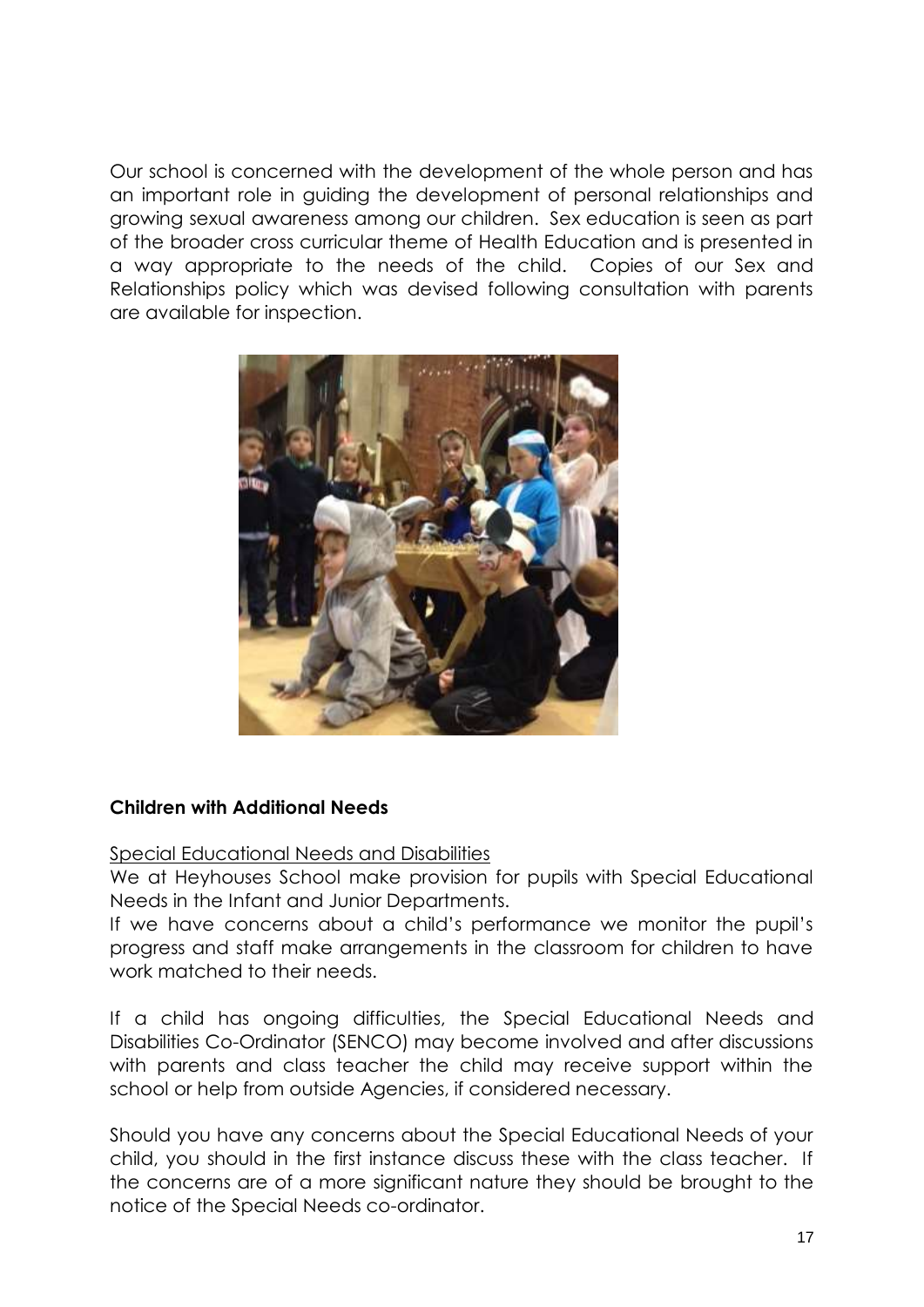In the unlikely event of a parent having concerns about the provision made at Heyhouses this should be brought to the notice of the Headteacher. If it cannot be resolved at this level, the concern should be put in writing to the Special Educational Needs governor.

Should a parent wish to have a full copy of the Special Educational Needs policy they should contact one of the school secretaries.

#### Able, Gifted and Talented Children

There is also an Able Child Policy which provides information about our provision for children with special abilities.

#### **Assessment and Reporting**

Good parent-teacher relationships are vitally important at all stages of school life. It is very much hoped that all parents will keep in touch with school to learn of their child's progress and to discuss how we can best support each other. Parents are most welcome in school at any time, but we find that after school is usually most convenient, when the teacher is free from other distractions and duties. If it is literally a 'two minute' chat please just call in. If it will require longer discussion, please contact school to make an appointment with the teacher after school.

Parents are provided with an overview of the curriculum in advance of each term, so that they are aware of the areas of focus for their children's work.

Naturally we want to keep parents informed of their child's progress. In addition to the written tasks which are part of the National Curriculum there is an on-going system whereby each teacher continuously assesses the child's work and progress.

A written report is given to parents in the July of each academic year. Great importance is placed on our Parents' evenings held in the Autumn and early Spring Term. These provide an opportunity for parents formally to meet teachers and discuss their child's progress. Open Evenings in the Summer term gives parents a chance to see the work of the whole school.

Parents who have a particular anxiety concerning their child may arrange an appointment with the Headteacher to discuss the problem.

#### **Homework**

Parents are encouraged to participate in the child's development of reading, and reading books are expected to be taken home most evenings. It is crucial that children learn to love books from their earliest years.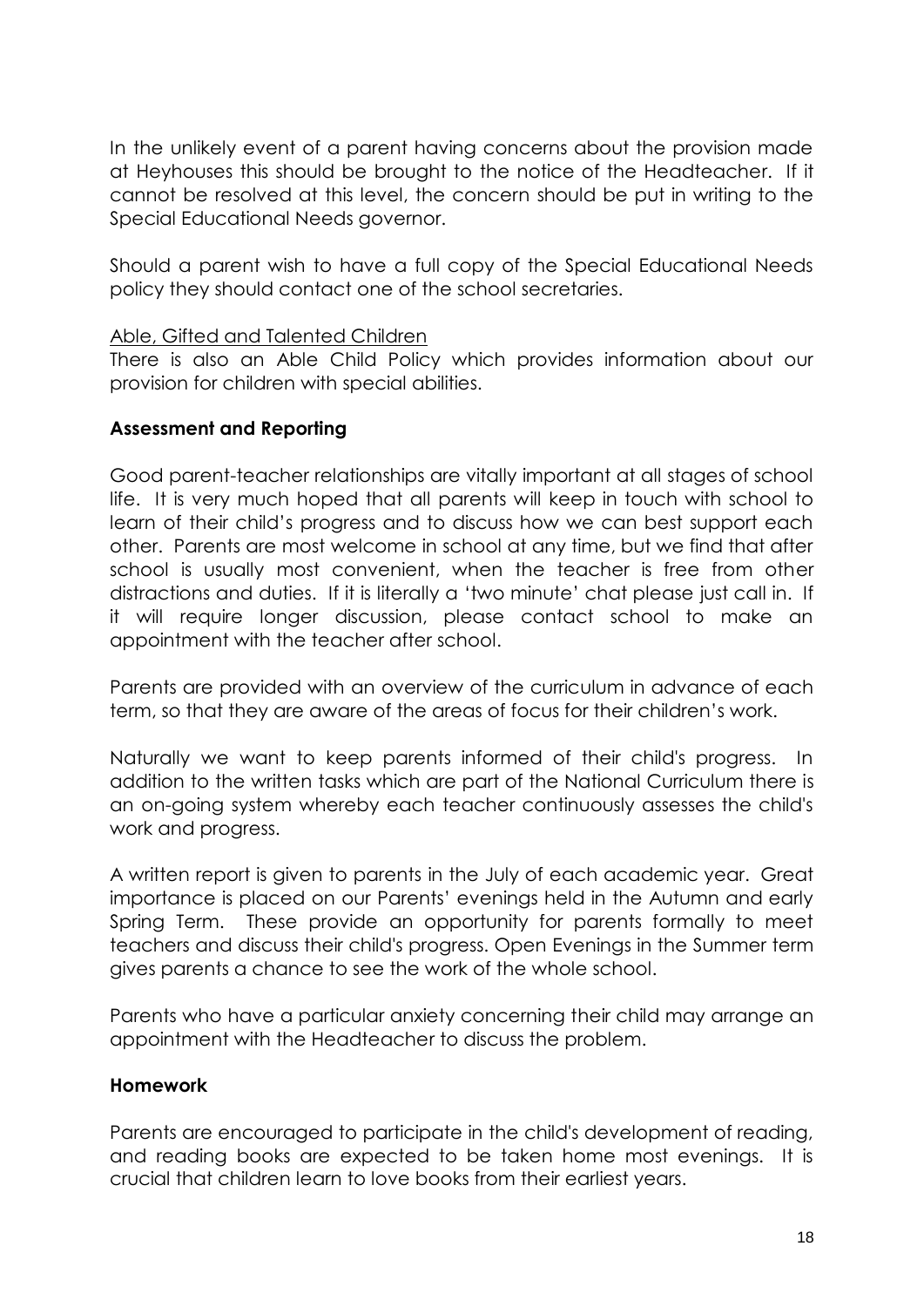Homework in a variety of forms is provided on a regular basis, when tasks are set to be completed at home. These may range from the more formal and routine e.g. the learning of spellings and tables to more research based assignments linked to project work or science and other investigations. We anticipate co-operation from parents to ensure that tasks given are completed. As the child progresses through the school there is a greater emphasis on this in order to prepare Year 6 pupils for the demands made on them in terms of homework at the secondary school. Year 3 to Year 6 are given a planner to record their homework in and have their reading record signed by parents.



#### **Educational Visits**

Much of the child's education is prepared and delivered within the classroom by the teacher. However, it is recognised that inviting adults with particular experiences or expertise into school can be of great help e.g. an old person talking about their childhood, or a theatre group performing for or with the children.

Similarly, it is vital that our children explore and investigate the real world in a purposeful and structured way and for this reason educational visits are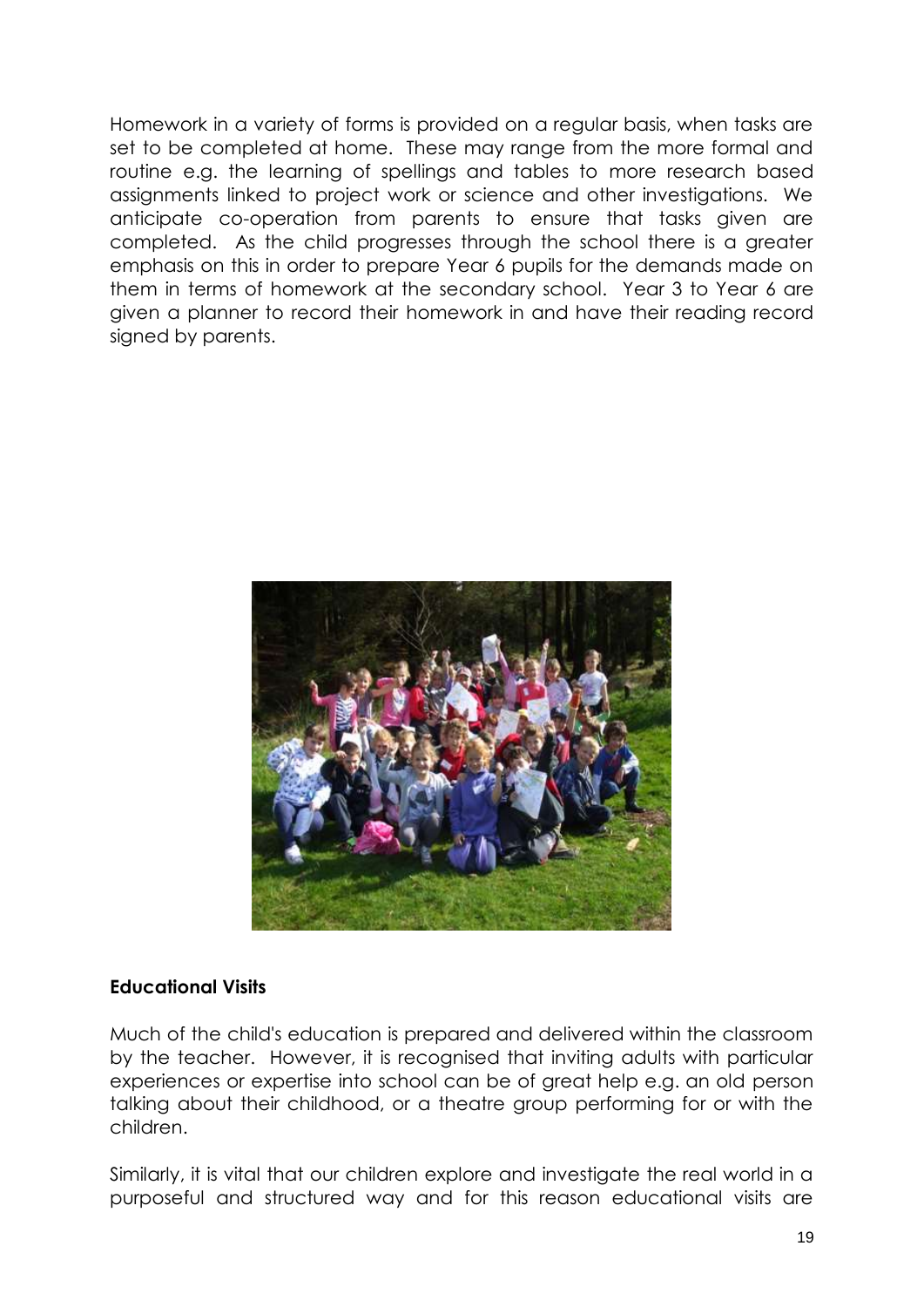encouraged e.g. to Liverpool World Museum, Walker Art Gallery, Ribchester Roman Museum, Martin Mere Wildlife Park, Blackpool Zoo, Manchester Museum of Science and Industry.



Year 6 go on a Residential Visit each year.

In order to ensure the safety of our children, the school has a designated Educational Visits Coordinator, whose responsibility it is, to check and validate all school visits off site.

During the course of a year, the children will be encouraged to undertake educational excursions requiring transport to theatres, Art galleries, Museums and other sites of Educational value. For these visits parents will be sent a consent form to be completed and returned to school.



There are other visits off site which occur on a fairly regular basis, i.e. going to Church, the local park, shop surveys.

Safety and our children's well being will as always be our main concern on visits of any kind.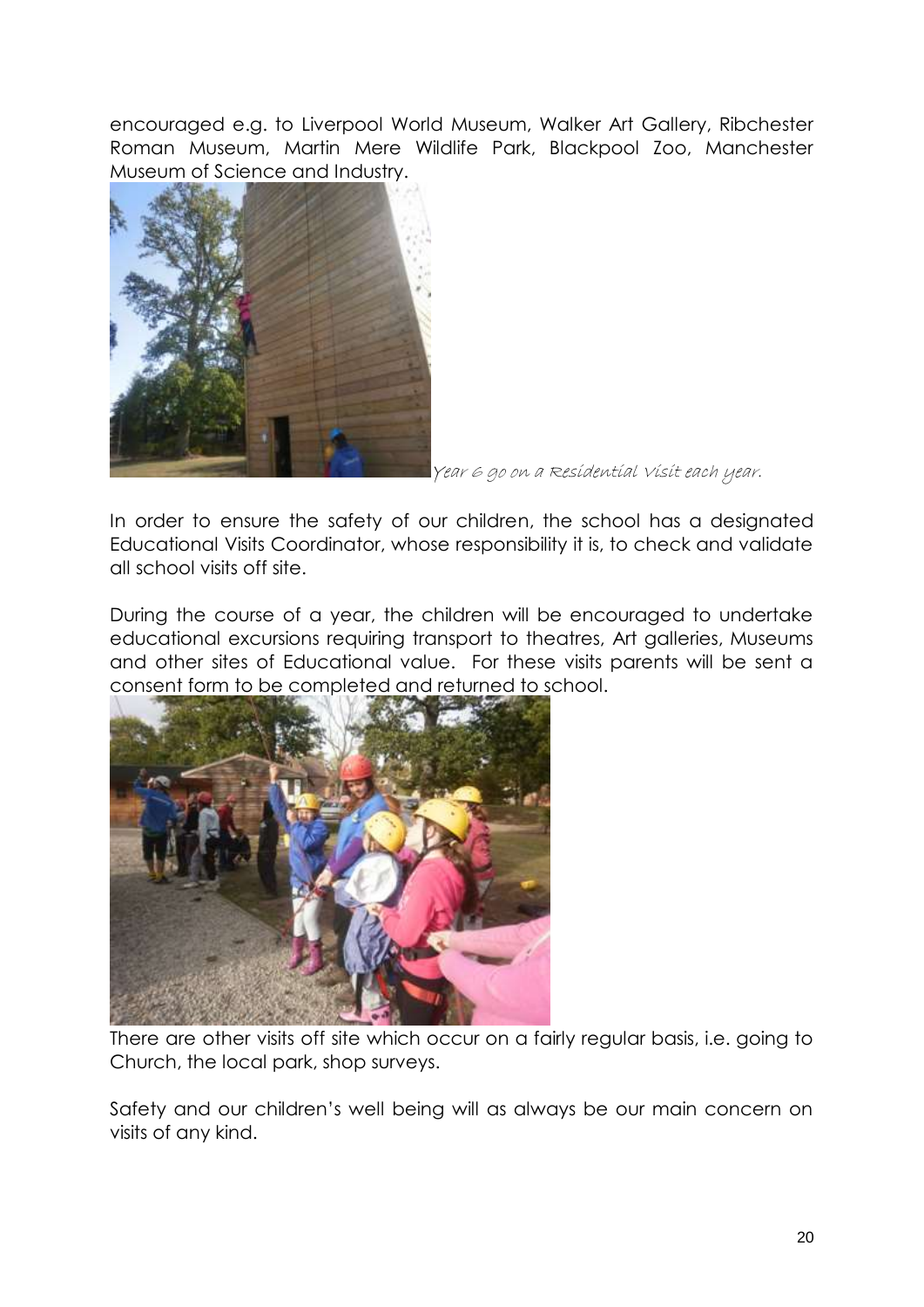#### **Policy on Charging for Additional School Activities**

Our policy is based on the statutory requirements of the Department for Education statements (D.E.S. 2/89) and also accepts the principles of the policy adopted by Lancashire Education Authority. There is no compulsory charge for activities occurring within the school day, although a voluntary contribution may be necessary for that activity to take place. However, a charge may be made for certain activities which take place out of school hours.

#### **Equal Opportunities**

The Governors and staff of the school are committed to equality of opportunity in education for all pupils regardless of sex, race, culture or religion and a policy exists to this end.

We seek to promote in our pupils an awareness of, and a respect for, the beliefs and needs of others and thereby prepare them for integration in a pluralist society.

#### **Charter Award**

The Heyhouses Charter Award Scheme was established in 1998 and is now the focus of our School Reward system. We are very proud of the contribution the Charter scheme has made to the life and work of our school and in particular the impact on the children's self esteem and confidence. All children in school work towards achieving an award.

#### **Aims of the Charter System**

- $\mathscr{\mathscr{A}}$  Reward effort and achievement
- $\mathscr{\mathscr{E}}$  Increase motivation
- $\epsilon$  Encourage the children to contribute to school and community life
- $\mathscr{A}$  Develop commitment in the children
- $\mathscr{L}$  Promote self esteem and independence
- $\mathscr{\mathscr{E}}$  Develop life skills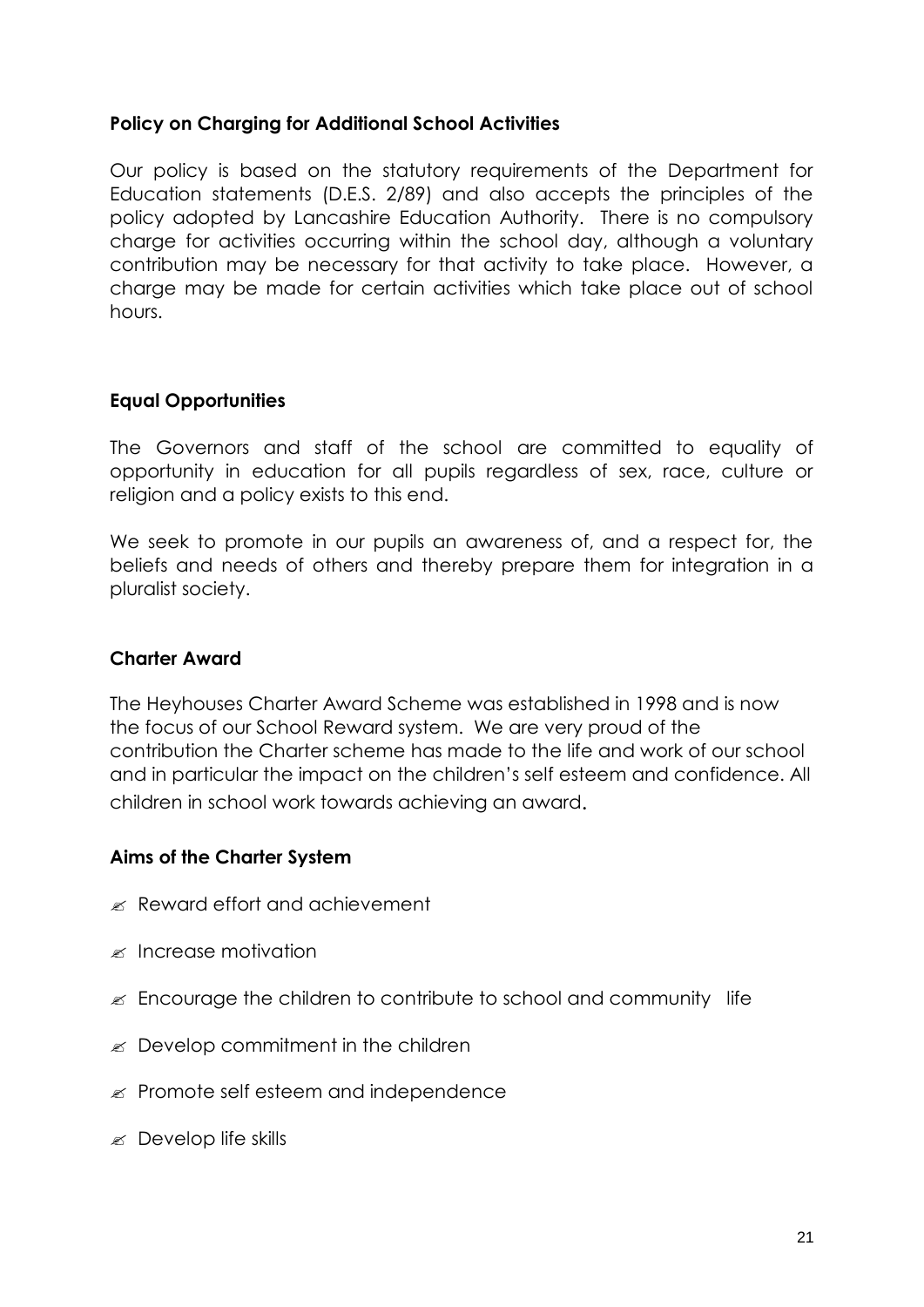The Heyhouses Charter Award is designed for use in the Foundation Stage, Key Stage 1 and Key Stage 2

The children work towards an award in each year group. These are colour coded for each age group:

Reception: Rainbow Award

- Year 1: Amber Award
- Year 2: Green Award
- Year 3: Bronze Award
- Year 4: Silver Award
- Year 5: Gold Award
- Year 6: Diamond Award

Junior Level.

At each Junior level the children have to complete 4 tasks to achieve the award. They then collect credits in order to qualify for an award with either a Merit or Distinction.

#### **TEST RESULTS AT KEY STAGE 1 AND STAGE 2**

Heyhouses School Results for 2014 are shown below. Our results are consistently high both locally and nationally however, the Governors wish to point out that, impressive as these results are, they represent only a small part of what Heyhouses School achieves.

| <b>A REPORT OF THE REPORT OF THE REPORT</b> |         |         |  |  |
|---------------------------------------------|---------|---------|--|--|
| Subject                                     | Level 2 | Level 3 |  |  |
| Reading                                     | 94%     | 39%     |  |  |
| Writing                                     | 93%     | 22%     |  |  |
| Maths                                       | 96%     | 28%     |  |  |

Key Stage 1 SATs Results 2015

23% of the cohort had Special Educational Needs.

#### Key Stage 2 SATs Results 2015

| Subject         | Level 4 | Level 5 | Level 6 |
|-----------------|---------|---------|---------|
| Reading         | 97%     | 61%     | 0%      |
| Writing         | 94%     | 42%     | 12%     |
| Grammar,        | 94%     | 64%     | 7%      |
| Punctuation and |         |         |         |
| Spelling        |         |         |         |
| <b>Maths</b>    | 96%     | 54%     | 7%      |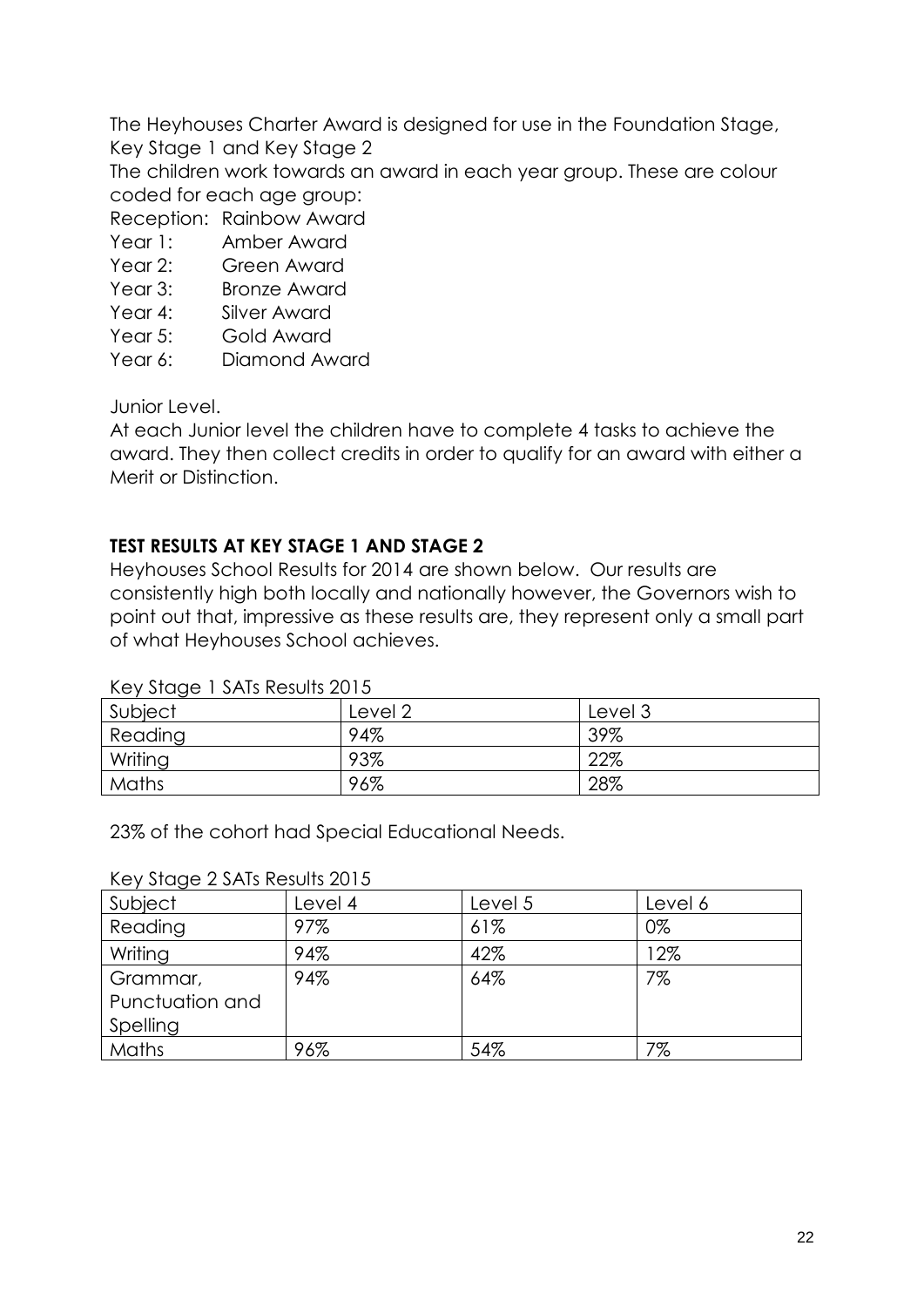26% of the cohort had Special Educational Needs.

| % Achieving Level 4+ or     | 83% |
|-----------------------------|-----|
| above in English and Maths  |     |
| % Making expected           |     |
| progress-2+ levels progress |     |
| Maths                       | 93% |
| Reading                     | 86% |
| Writing                     | 96% |
|                             |     |

The Governors are aiming to provide all our children with a secure, happy, Christian environment where hard work is the norm and the development of every aspect of a child's potential is explored. We aim to offer a broad and balanced curriculum, catering for the uniqueness of each of our children.

Our results are very pleasing and are due to the hard work of children, staff and parents but they do not record the whole of our school life at Heyhouses. It is tempting to compare one year's results with the previous year's and to make a quick judgement. Parents should realise that a variety of factors come into play, and year on year comparisons can be misleading.

Year groups differ in their abilities and personalities. Variations in the balance of boys and girls within a given year group can also make a great difference to results. Comparisons between neighbouring schools also need careful evaluation. Each school's intake, although only a few miles apart, can differ dramatically with varying numbers of free school meals, special needs children, children's absences from school and significantly diverse catchment areas.

Whilst we are extremely pleased to have achieved such a high level of attainment in our SATS results year on year, education at Heyhouses School involves much more than a few statistics.

#### **Attendance**

Heyhouses is a successful school and your child plays their part in making it so. We aim for an environment which enables and encourages all members of the community to reach out for excellence. For our children to gain the greatest benefit from their education it is vital that they attend regularly and your child should be at school, on time, every day the school is open unless the reason for the absence is unavoidable. Heyhouses Primary takes seriously its responsibility to monitor and promote the regular attendance of all its pupils. We acknowledge that irregular attendance seriously disrupts continuity of learning, undermines educational progress, can lead to underachievement and low attainment and impedes the child's ability to develop friendship groups within school.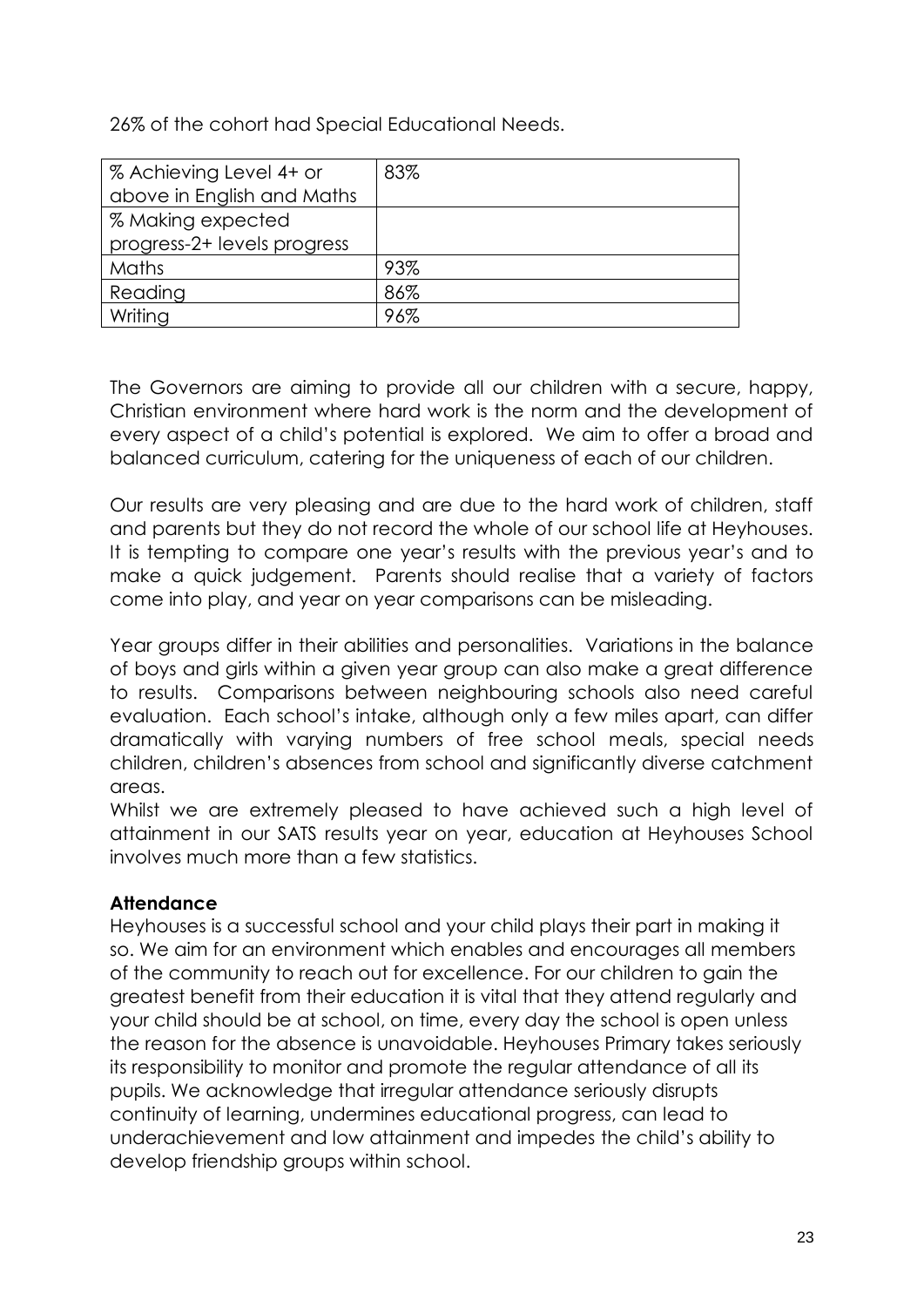#### **Promoting Regular Attendance:**

Helping to create a pattern of regular attendance is everybody's responsibility - parents, pupils and all members of school staff.

#### **To help us all to focus on this we will:**

- Promote a culture across the school which identifies the importance of regular and punctual attendance;
- Give you details on attendance in our regular newsletter;
- Report to you twice a year on how your child is performing in school, what their attendance and punctuality rate is and how this relates to their attainments. If your child's attendance is of concern we will report to you more frequently.
- Celebrate good attendance, both individually and class achievements through attendance trophies, certificates and taking into account of individual circumstances.
- Run promotional events when parents, pupils and staff can work together on raising attendance levels across the school.
- Further develop positive and consistent communication between home and school
- Make attendance a priority for everyone associated with school, including parents, pupils, staff and governors.
- Strive to improve whole-school attendance.

#### **Understanding types of Absences:**

Every half-day absence from school has to be classified by the school as either AUTHORISED or UNAUTHORISED. This is why information about the cause of any absence is always required. *The Headteacher has the ultimate say* to what codes are used.

Any absence affects the pattern of a child's schooling and regular absence will seriously affect their learning. Any pupil's absence disrupts teaching routines so may affect the learning of others in the same class.

Ensuring your child's regular attendance at school is your legal responsibility and permitting absence from school without a good reason creates an offence in law and may result in prosecution.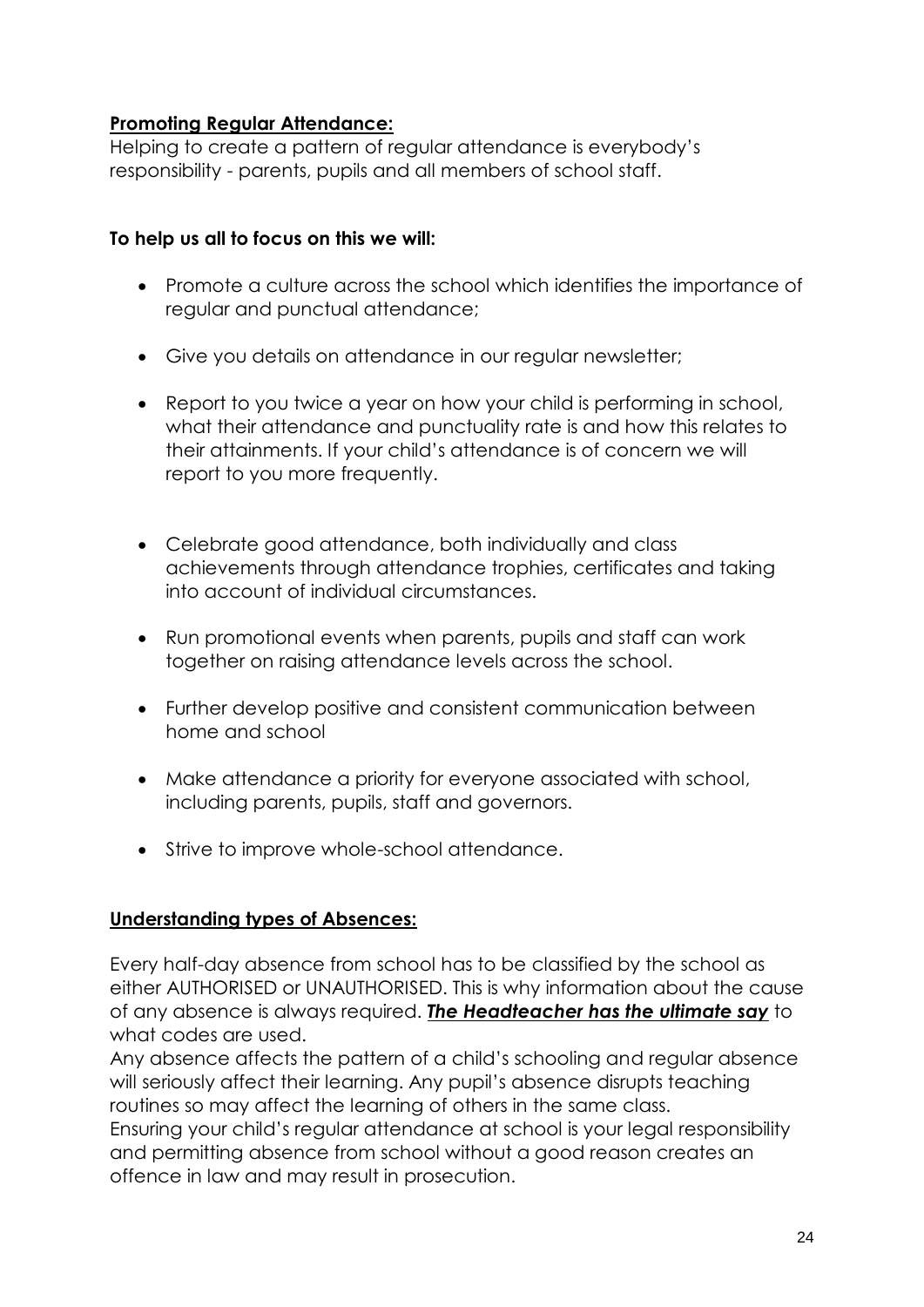#### *Authorised absences are mornings or afternoons away from school for a good reason like illness, medical/dental appointments which unavoidably fall in school time, emergencies or other unavoidable cause. School should be notified each day of the absence by 9-30am.*

Unauthorised absences are those which the school does not consider reasonable and for which no 'leave' has been given. This type of absence can lead to the Authority using sanctions and/or legal proceedings. See Appendix A.

This includes:

- parents/carers keeping children off school unnecessarily
- truancy before or during the school day
- absences which have never been properly explained
- children who arrive at school too late to get a mark
- shopping, looking after other children or birthdays
- day trips and holidays in term time
- trivial absence see Appendix B

Whilst any child may be off school because they are ill, sometimes they can be reluctant to attend school. Any problems with regular attendance are best sorted out between the school, the parents and the child. If your child is reluctant to attend, it is never better to cover up their absence or to give in to pressure to excuse them from attending. This gives the impression that attendance does not matter and usually make things worse. School should be notified of any issues regarding attending school.

#### **Absence Procedures:**

#### **If your child is absent you must:**

- Contact us on the first day of absence, preferably before 9-30am.
- Or, you can call into school and report to reception.

#### **If your child is absent we will:**

- Telephone you on the first day of absence if we have not heard from you.
- If we are concerned about your child's absence we will invite you in to discuss the situation with our Attendance Support Team and/or the Headteacher.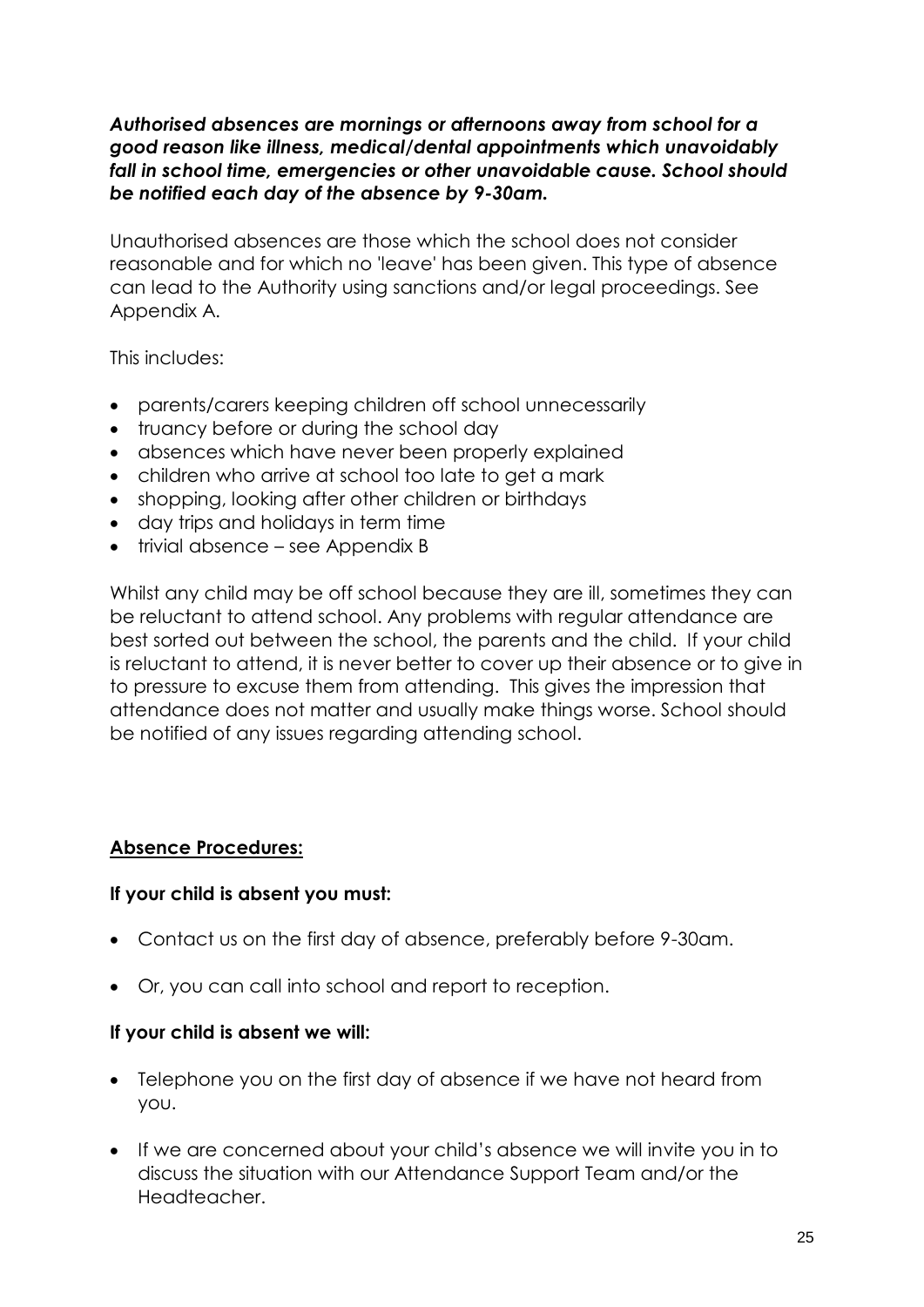If the absence is still a concern we will refer the matter to the PAST (Pupil Attendance Support Team) linked with school.

#### **Lateness:**

Poor punctuality is not acceptable. If your child misses the start of the day they can miss work and do not spend time with their class teacher getting vital information and news for the day. Late arriving pupils also disrupt lessons, which can be embarrassing for the child and can in turn, encourage absence. Being 10 minutes late every day throughout the academic year is the same as missing two weeks of school.

#### **How we manage lateness:**

The school day starts at **8:55am** and we expect your child to be in class at that time.

Registers are marked by **9.05am** and your child will receive a late mark if they are not in by that time.

At **9.10am** the registers will be closed. In accordance with the Regulations, if your child arrives after that time they will receive a mark that shows them to be on site, but this will **not** count as a present mark and it will mean they have an unauthorised absence. This may mean that you could face the possibility of a Penalty Notice if the problem persists.

If your child has a persistent late record you will be asked to meet with the Headteacher and/or a member of the Absence Support Team to resolve the problem, but you can approach us at any time if you are having problems getting your child to school on time.

#### **Extended Leave in Term Time:**

Only in 'exceptional' circumstances will 'leave' be authorised by the school. Parents risk losing their child's place on the school roll if the pupil does not return to school on the agreed return date, and readmission cannot be guaranteed.

Lancashire County Council guidelines state:

"It should be recognised that visits to extended family members living overseas can be very rewarding experiences for pupils, both educationally and culturally, whilst for Muslim families, Hajj is regarded as a religious obligation. These experiences can also have direct relevance to various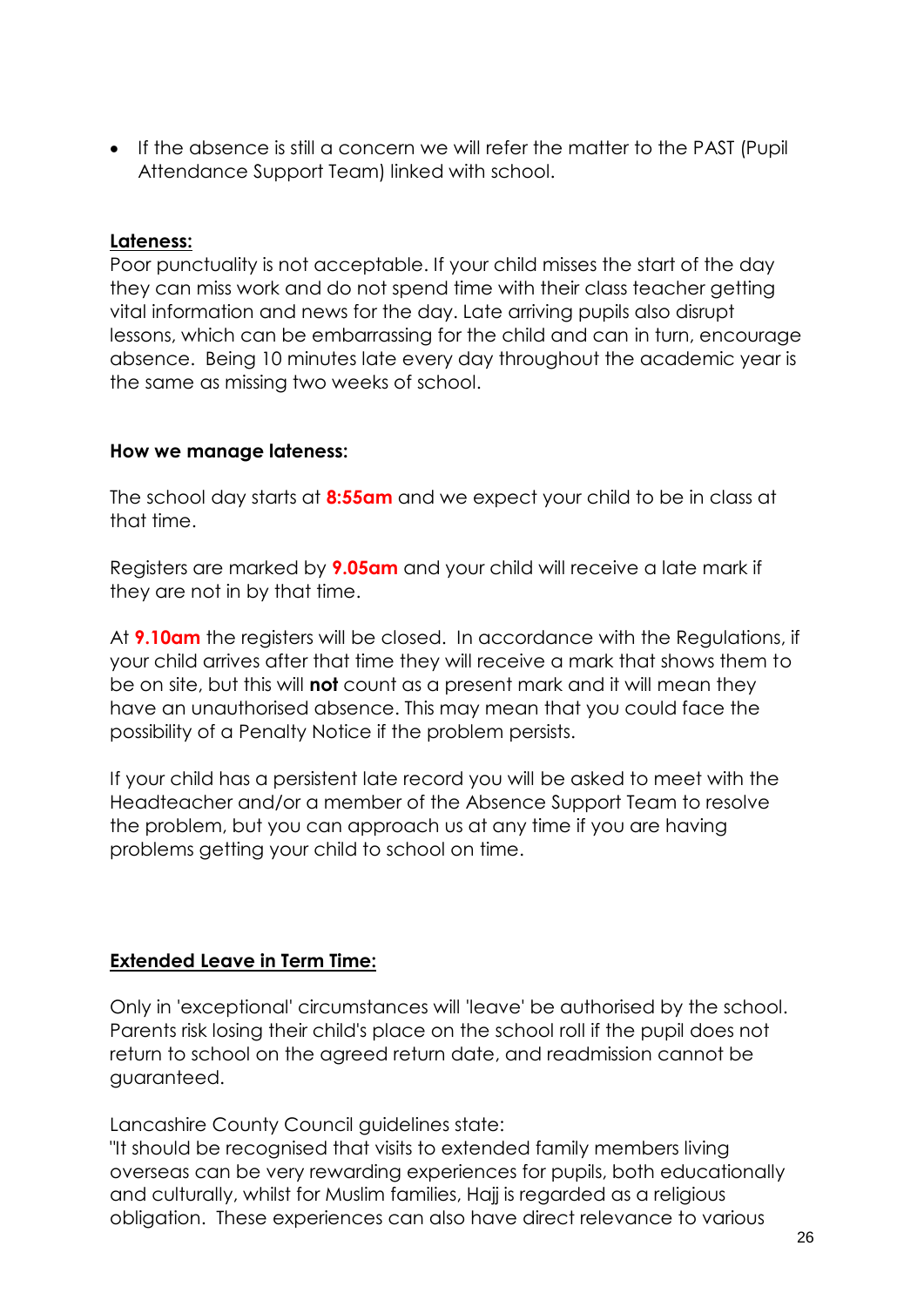areas of the curriculum as well as enhancing both personal and cultural identity and self-esteem, e.g. they can offer an opportunity for pupils to develop their skills in their home language. Schools should endeavour to build on these experiences in a positive way."

*(Lancashire County Council – 'Guidance for Schools on Registration and Attendance' January 2005: p19)*

Parents will be asked to attend a meeting to discuss educational opportunities for their child whilst on extended leave.

# **Religious Absence:**

The school will authorise one day 'leave' per religious festival, e.g. Eid, but no more than 3 days in any one academic year. Parents must request this leave in advance.

# **Roles and responsibilities for attendance matters in our school:**

# **Parents:**

- Ensure children attend regularly and punctually
- Contact school on 1<sup>st</sup> day of absence by 9-30am
- Discuss any concerns with the Pupil Attendance Support Team.
- Attend meetings in school regarding your child's attendance.
- Participation in Parenting Contracts and Common Assessment Framework, and cooperate in support and interventions offered by school or other agencies

# **Pupils:**

- Acknowledge behaviour needed out of school, e.g. early bedtime
- Attend school/registration punctually
- Speak to parents/teacher or PAST if issues arise that may have an effect on school attendance
- Cooperate and participate in interventions and support offered by school or other agencies

The minimum level of attendance for this school is 96**%** attendance and we will keep you updated regularly about progress to this level and how your child's attendance compares.

Our target is to improve on this because we know that good attendance is the key to successful schooling for a child to become the best that they can be.

Through the school year we monitor absences and punctuality to show us where improvements need to be made.

Information on any projects or initiatives that will focus on these areas will be provided in newsletter and we ask for your full support.

The full attendance policy is available in school and on the website.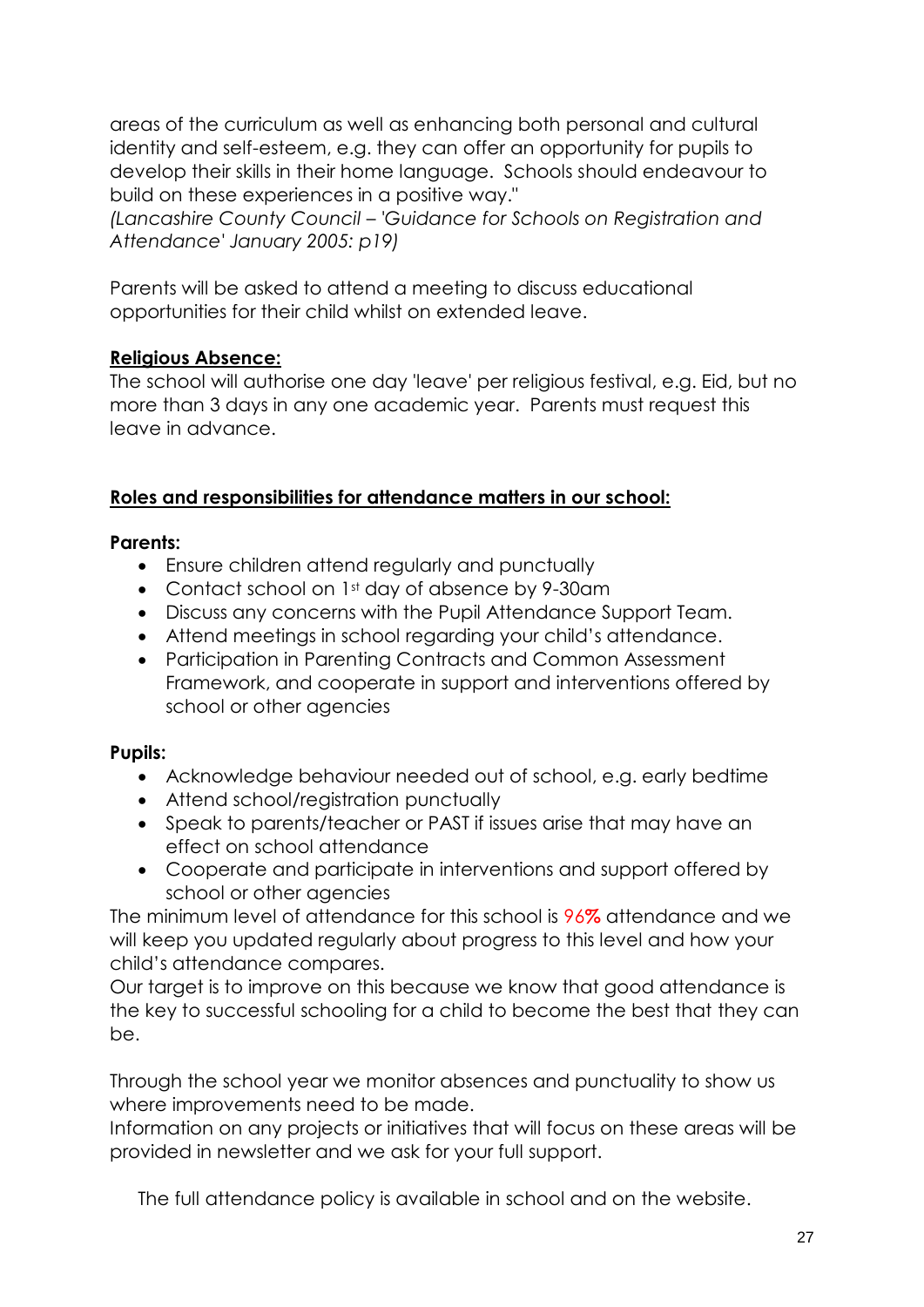# **Heyhouses School Uniform List Winter Uniform (Reception to year 6)**

#### **Infant and Junior Boys Infant and Junior Girls**

- Grey Shorts Navy Pinafore Dress or Skirt
- White Tailored Shirt White Tailored Blouse
- School Tie School Tie
- School Jumper School Jumper or Cardigan
- Grey Socks White or Navy Socks

#### **P E Kit Infant Children**

- Infant P E Kit is the same all year for both boys and girls:
- Black P E Shorts
- White T-Shirt
- Black P E Pumps (for outside games)

#### **Summer Uniform Infant Children Infant Boys Infant Girls**

- Grey Shorts / Blue Summer Dress
- White Polo Shirt
- School Jumper School Jumper or Cardigan
- Grey Socks White Socks

#### **Summer Uniform Junior Children Years 3-5**

#### **Boys Girls**

- Grey Shorts/Blue Summer Dress
- White Tailored Short Sleeved Shirt
- School Jumper School Jumper or Cardigan
- Grey Socks White Socks

#### **Summer Uniform Year 6 Boys Girls**

- Grey Shorts Navy Skirt
- White Tailored Short Sleeved Shirt White Tailored Short Sleeved Blouse
- School Jumper School Jumper or Cardigan
- Grey Socks White or Navy Socks

#### **P E Kit Years 3 & 4 Boys and Girls**

- T- Shirt in House Colour
- Black Shorts
- $\bullet$  Black Pumps (indoor P E)
- Trainers (outside games)
- Fleece for winter games (optional)

#### **P E Kit Years 5 & 6 Boys and Girls**

- T-Shirt in House Colour
- Black Shorts
- $\bullet$  Black Pumps (indoor P E)
- Trainers where applicable
- Football Boots and Shin Pads where applicable
- Sports Top in House Colour (outdoor games)
- Sports Socks in House Colour (outdoor games) Fleece for winter games (optional)